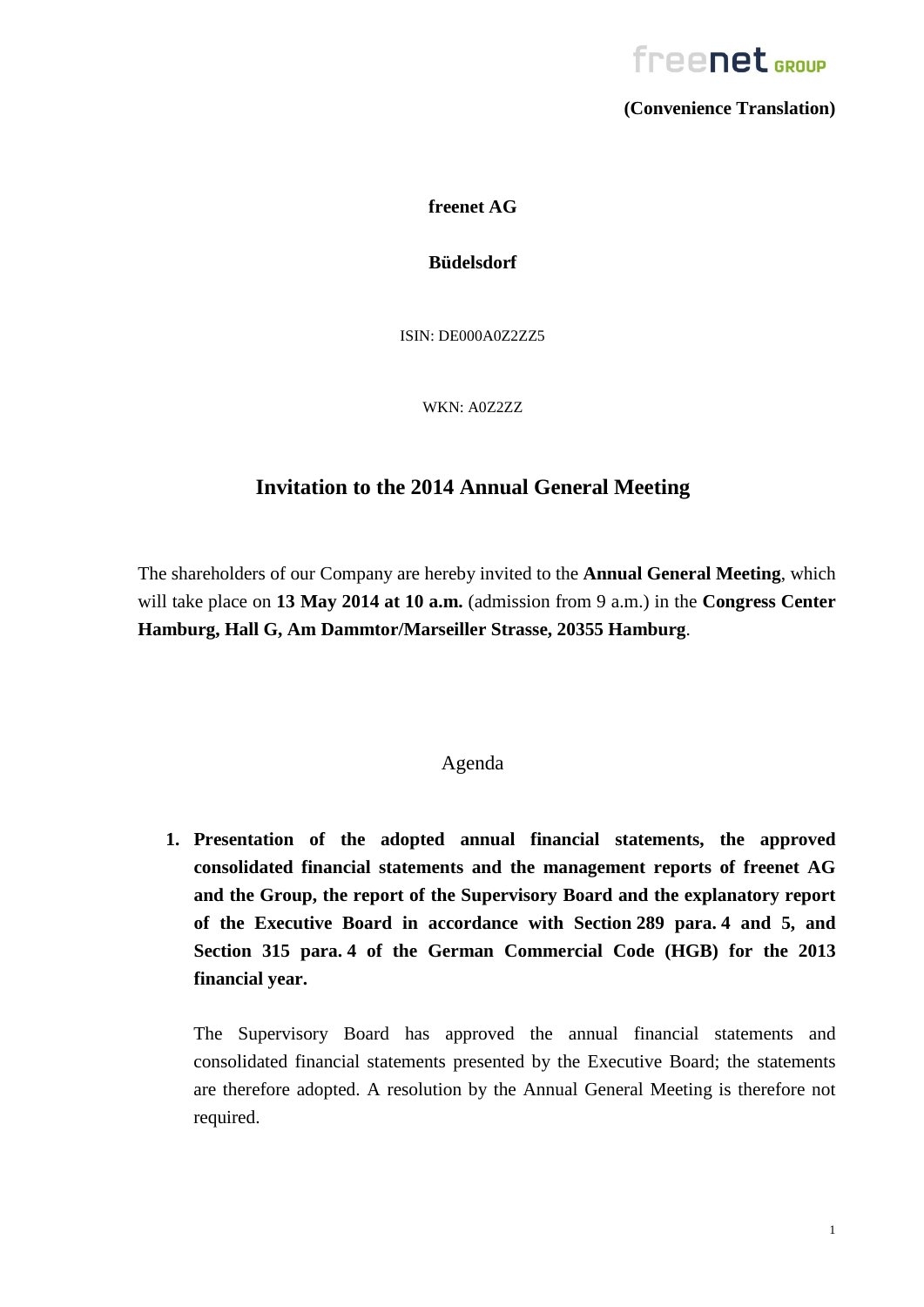#### **2. Resolution on the appropriation of net profit**

The Executive Board and Supervisory Board propose to appropriate the net profit reported in the adopted annual financial statements of freenet AG as at 31 December 2013 in the amount of EUR 335,252,637.03 as follows:

Payment of a dividend of EUR 1.45 per dividend-entitled share, i.e. a total dividend payment of EUR 185,615,973.20, with the remaining balance of EUR 149,636,663.83 to be carried forward. The dividend is payable on 14 May 2014.

| Total dividend amount   | EUR 185,615,973.20 |
|-------------------------|--------------------|
| Balance carried forward | EUR 149,636,663.83 |
| Net profit              | EUR 335,252,637.03 |

At the time of convening, the Company indirectly held 50,000 treasury shares which are not entitled to dividends. The number of dividend-entitled shares may change between now and the Annual General Meeting as a result of the purchase, cancellation or sale of treasury shares. In such an event, the Annual General Meeting will be presented with an amended resolution on the appropriation of profits with an unchanged dividend of EUR 1.45 per dividend-entitled share, which will require a corresponding adjustment to the total amount to be distributed to the shareholders and a corresponding adjustment to the amount to be carried forward to the next period.

## **3. Resolution on approving the actions of the members of the Executive Board of the Company for the 2013 financial year**

The Executive Board and Supervisory Board propose to approve the actions of the serving members of the Executive Board of the Company in the 2013 financial year for this period.

## **4. Resolution on approving the actions of the members of the Supervisory Board of the Company for the 2013 financial year**

The Executive Board and Supervisory Board propose to approve the actions of the serving members of the Supervisory Board of the Company in the 2013 financial year for this period.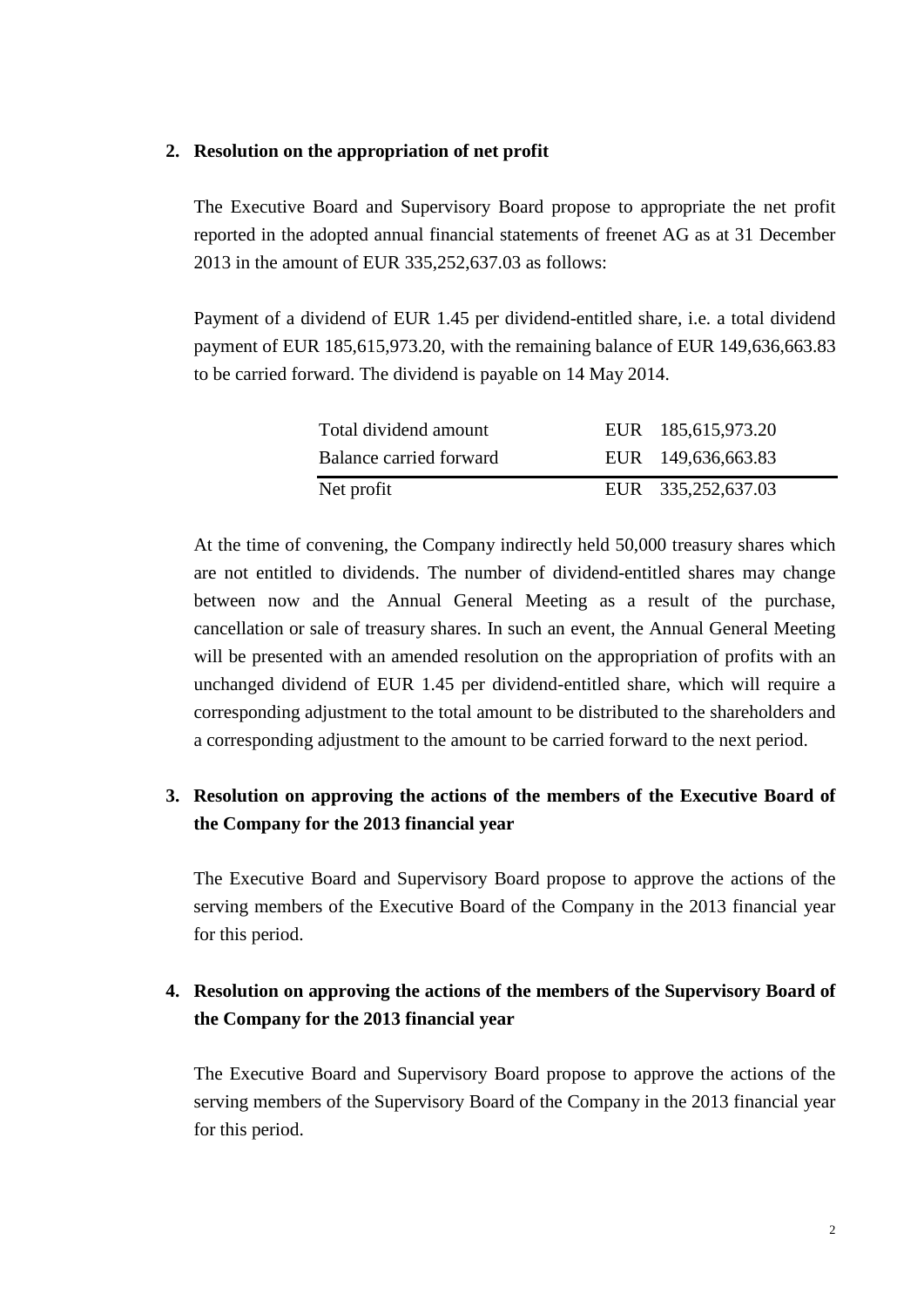**5. Resolution on the appointment of independent auditors for the audit of the annual and consolidated financial statements for the 2014 financial year and for the review of the interim financial statements as required**

Following the recommendation of the Audit Committee, the Supervisory Board proposes to resolve the following:

- a) PricewaterhouseCoopers Aktiengesellschaft Wirtschaftsprüfungsgesellschaft, Frankfurt am Main, shall be appointed to audit the annual financial statements and consolidated financial statements for the 2014 financial year.
- b) PricewaterhouseCoopers Aktiengesellschaft Wirtschaftsprüfungsgesellschaft, Frankfurt am Main, shall be appointed to review the interim financial statements and management report for the first six months of the 2014 financial year.
- **6. Resolution on the authorisation to acquire and use treasury shares in accordance with Section 71 para. 1 no. 8 of the German Stock Corporation Act (AktG), including the authorisation to cancel treasury shares and to reduce the Company's capital stock, as well as the authorisation to exclude put options and subscription rights; cancellation of existing authorisations**

The authorisation to purchase treasury shares resolved at the Annual General Meeting of 6 July 2010 expires on 5 July 2015.

In order to continue to be in the position to purchase treasury shares in the future, the Executive Board is once again to be authorised to purchase treasury shares following the cancellation of the currently existing authorisation pursuant to Section 71 para. 1 no. 8 AktG.

The Executive Board and Supervisory Board therefore propose the following resolutions:

1) The Executive Board shall be authorised to purchase treasury shares amounting to a total of 10 per cent of the share capital existing at the time of the resolution on 13 May 2014 with the approval of the Supervisory Board or  $-$  if this amount is lower  $$ the share capital existing at the time this authorisation is exercised accordingly, for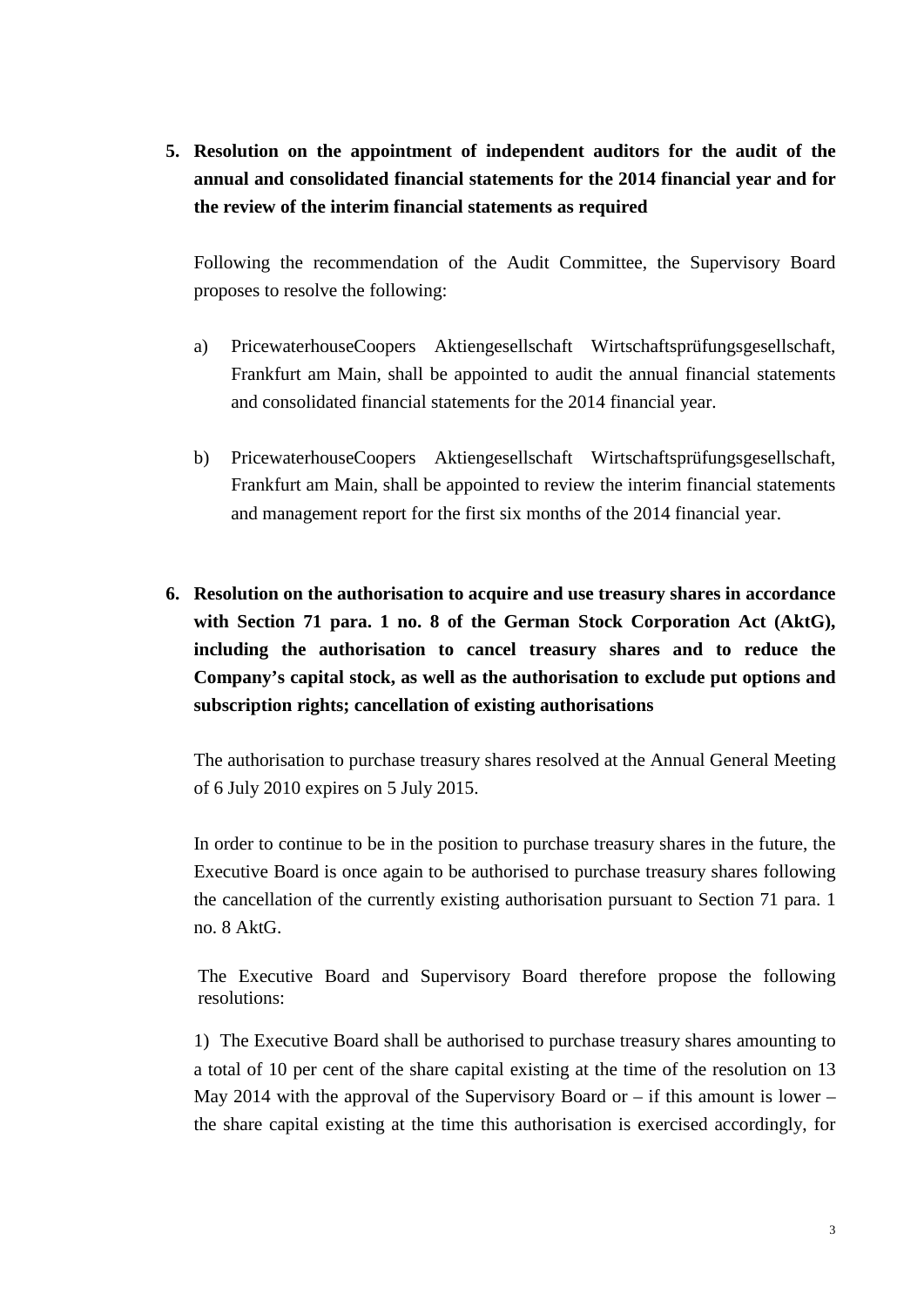any permissible purpose as part of the legal limitations and in line with the following provisions.

The authorisation shall take effect by resolution on 13 May 2014 and remain valid until 12 May 2019. The authorisation can be utilised by the Company, as well as by its subsidiaries or a third party acting for or on the account of the Company or a subsidiary.

In each individual case, the purchase shall be made (i) on the stock exchange, (ii) by means of a public takeover offer, (iii) by means of a public invitation to submit sales offers or (iv) by issuing put options to the shareholders, as decided by the Executive Board.

- In the event of the purchase being made on the stock exchange, the equivalent value paid by the Company per share (excluding ancillary purchase costs) may not exceed or be lower than 10 per cent of the average stock market price of the Company's share in the closing auction in electronic trading on the Frankfurt Stock Exchange on the three stock market trading days preceding the day the obligation to purchase arises.
- In the event of a public invitation to submit sales offers, the equivalent value paid by the Company per share (excluding ancillary purchase costs) may not exceed 10 per cent nor be lower than 20 per cent of the average stock market price of the Company's share in the closing auction in electronic trading on the Frankfurt Stock Exchange on the three stock market trading days preceding the day the sales offers are accepted.
- In the event of a public takeover offer or a purchase by issuing put options, the equivalent value paid by the Company per share (excluding ancillary purchase costs) may not exceed 10 per cent nor be lower than 20 per cent of the average stock market price of the Company's share in the closing auction in electronic trading on the Frankfurt Stock Exchange on the three stock market trading days preceding the cut-off day. The cut-off date is the day on which the final decision is made by the Executive Board regarding the offer or the issuing of put options.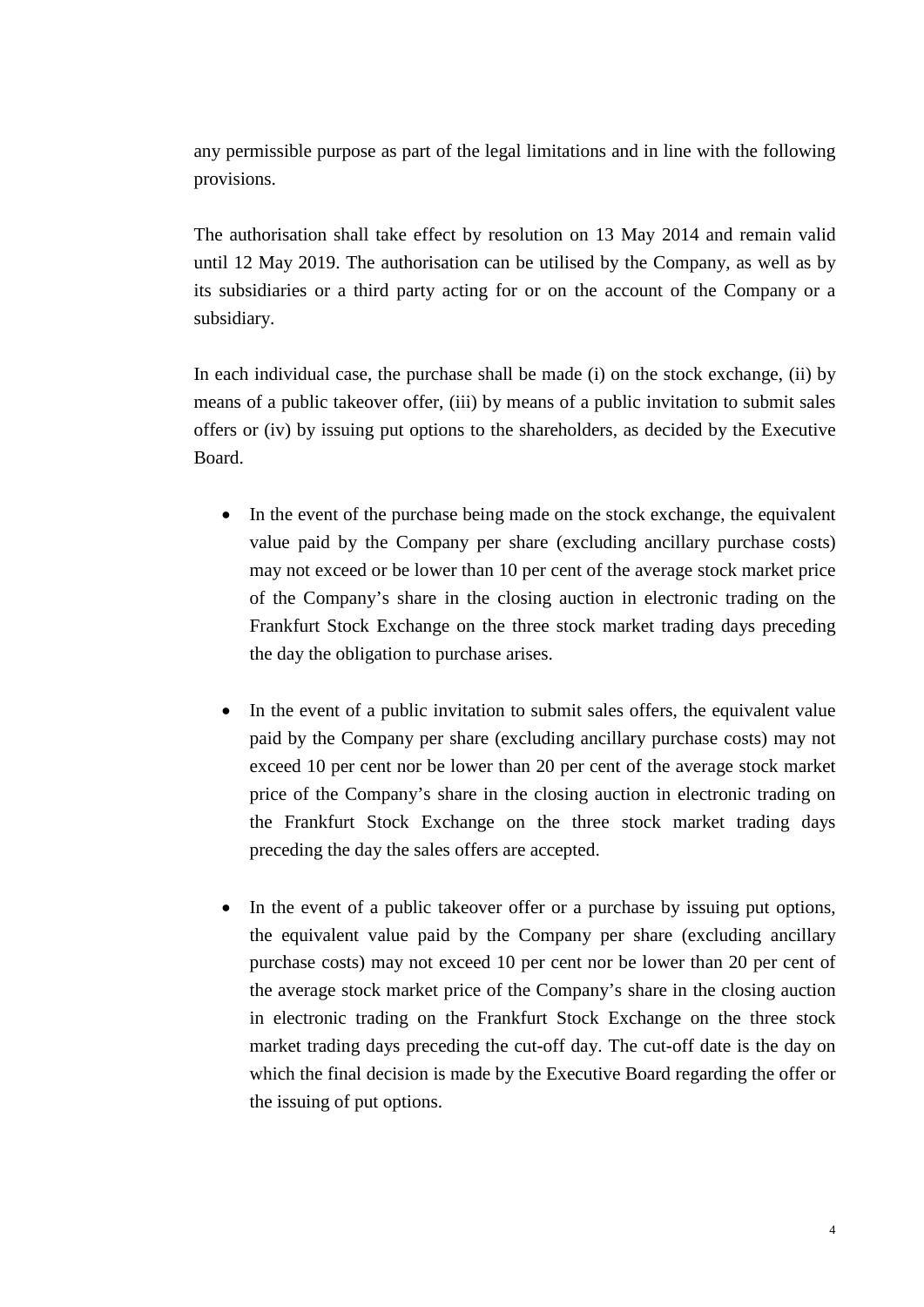In the event of a substantial change in the share price following a public takeover offer or a public invitation to submit sales offers or following the issuing of put options, leading to differences in the offered selling or purchase price, or the limits of a potential sales or purchase price range, the offer, invitation to submit sales offers or the put options may be adjusted. In this case, the price on the last trading day before publication of the adjustment is decisive; the 10 per cent or 20 per cent limit applies to this amount.

The volume of a public takeover offer or a public invitation to submit sales offers can be restricted. If a public takeover offer, or a public invitation to submit sales offers is oversubscribed, the purchase or acquisition must take place on a proportionate basis according to the relevant tendered shares and thus subject to a partial exclusion of any shareholder rights to sell their shares. The preferential purchase or preferential acceptance of a lower number of shares, up to 50 shares tendered per shareholder, as well as rounding according to commercial practices, may be provided for subject to a partial exclusion of any shareholder rights to sell their shares.

Similarly, the volume of put options offered to shareholders in total can also be limited. If the shareholders are given the option to sell for the purpose of acquisition, this option is granted to the shareholders to an extent relative to their shareholding in accordance with the proportion of the volume of shares to be bought back by the Company in relation to the share capital. Fractional amounts of rights to sell do not need to be issued; in such cases, any partial rights to sell shares shall be excluded.

Further details of rights to sell shares, including the potential takeover offer or a potential invitation to submit sales offers, shall be determined by the Executive Board. This also applies to further details of any rights to sell, particularly with regard to the content, term and, if applicable, tradability of such rights. In doing so, capital market and other legal restrictions and requirements are to be observed.

2) The Executive Board shall be entitled to use treasury shares acquired as a result of this authorisation or preceding authorisations as follows:

a) The shares can be sold on the stock exchange or by means of a public offer made to all shareholders in relation to the percentage of their holding; in the event of an offer being made to all shareholders, the subscription right for residual amounts is excluded.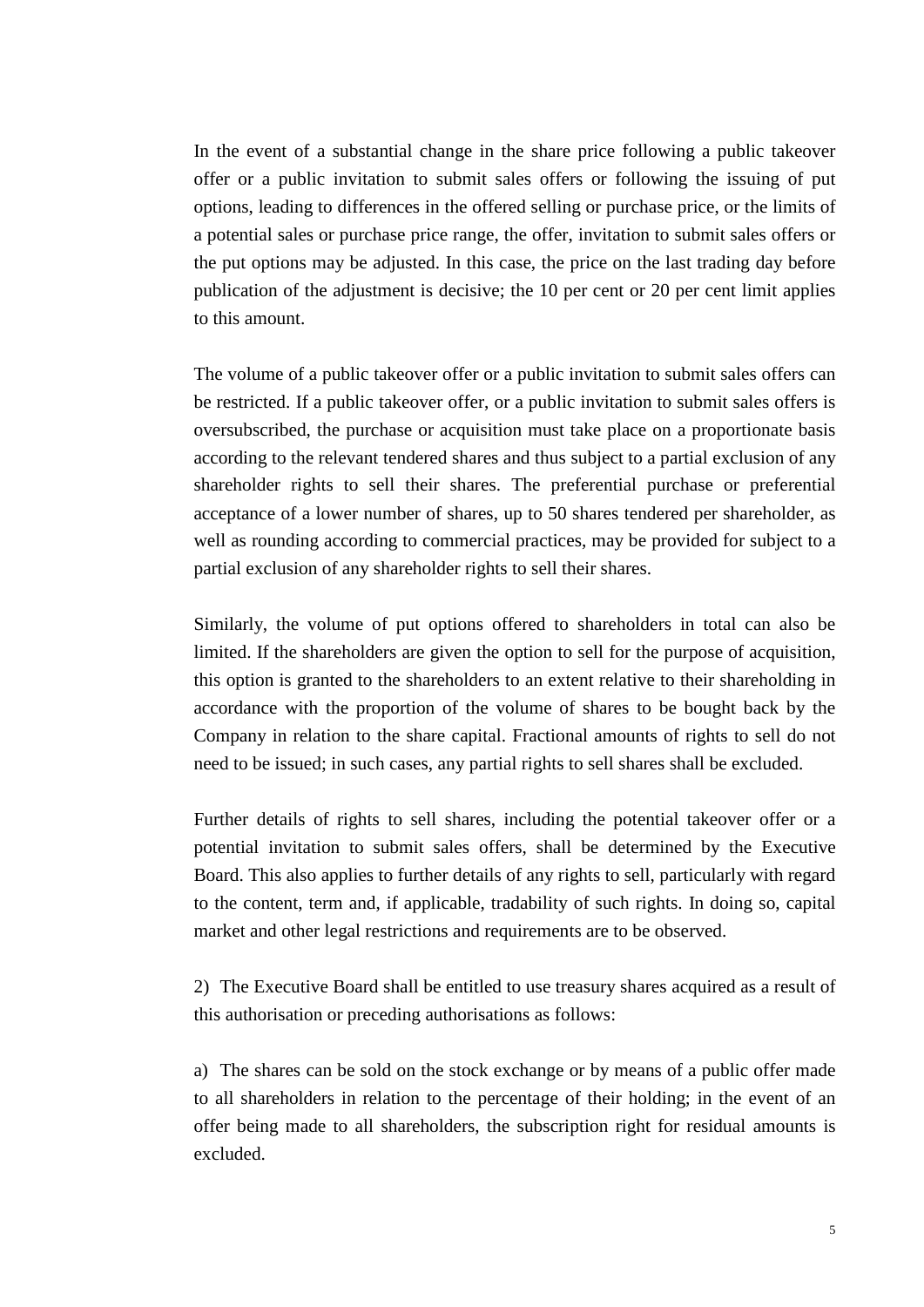b) The shares can be sold in other ways against cash payment, if the price of Company shares of the same class is not substantially lower than the price of the shares on the stock exchange at the time of sale. The total proportionate amount of the share capital attributable to the number of shares sold under this authorisation may not exceed 10 per cent of the Company's share capital at the time this authorisation is adopted by resolution at the Annual General Meeting or – if the amount is lower – at the time this authorisation is exercised. The proportionate amount of share capital of new shares issued since the resolution of the Annual General Meeting on this authorisation until the shares are sold as a result of potential authorisations to issue shares from authorised capital with the exclusion of subscription rights in accordance with Sections 203 para 1 and 186 para. 3 sentence 4 AktG is to be included in the maximum limit of 10 per cent. Also to be included is the proportionate amount of share capital which is attributable to shares that can be issued as a result of bonds with conversion or option rights or conversion or option obligations or the Company's right to delivery of shares, if these bonds were issued during the validity of an authorisation passed by resolution at the Annual General Meeting until the shares are sold, in accordance with Sections 221 para. 4 and 186 para. 3 sentence 4 AktG.

c) The shares may be offered and transferred to third parties in (partial) return for the direct or indirect acquisition of companies, parts of companies or participating interests in companies, or any other investment goods, including land ownership and receivables (including from the Company), or as part of company mergers.

d) The shares may be offered to people who are or have been employed by the Company or a subsidiary to purchase, or they may be transferred to such people.

e) The shares may be used to fulfil option or conversion rights, or option or conversion obligations, or the Company's right to deliver shares from option and/or conversion bonds, which the Company or a direct or indirect subsidiary of the Company will issue on the basis of an authorisation by the Annual General Meeting.

f) The Executive Board shall also be authorised to cancel treasury shares without the need for an additional resolution by the Annual General Meeting for the cancellation or its execution. The cancellation may also be effected without reducing capital stock pursuant to Section 237 para. 3 no. 3 AktG in that the cancellation of these shares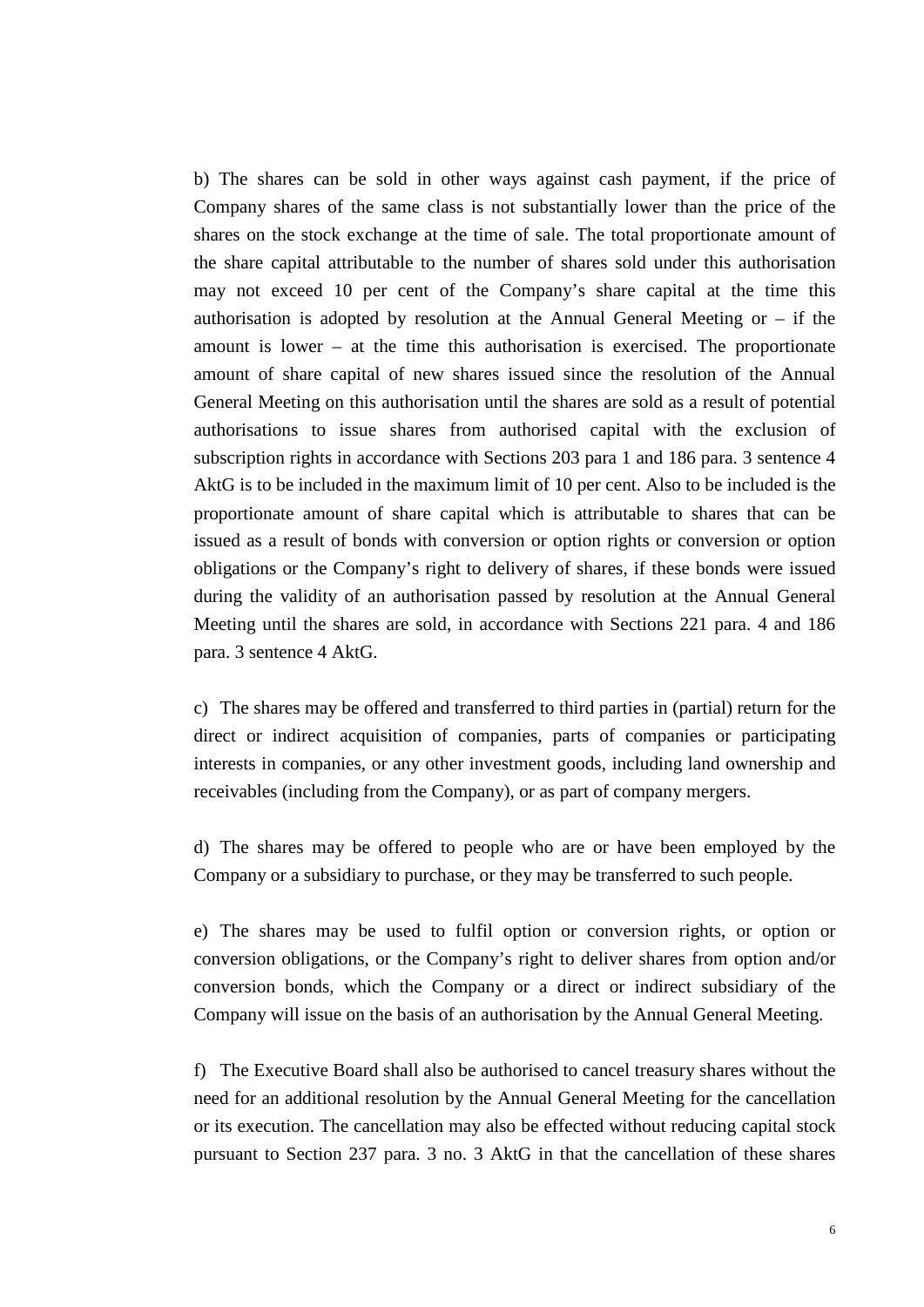increases the proportion of the Company's remaining shares in the share capital pursuant to Section 8 para. 3 AktG. The Executive Board shall be authorised to amend the number of shares stated in the Articles of Association accordingly, as defined in Section 237 para. 4 no. 3, second half-sentence AktG. The cancellation may also be linked to a reduction in capital stock; in this case, the Executive Board is authorised to reduce the capital stock by the proportionate amount of the cancelled shares to the share capital and is authorised by the Supervisory Board to amend the number of shares and amount of share capital stated in the Articles of Association accordingly.

3) Shareholders' subscription rights to the shares used according to section 2) are set out in section 2) a) and also excluded to the extent that these shares are used according to the authorisations stipulated in sections 2) b), c), d) and e).

4) The authorisations to purchase treasury shares, to sell them, to make use of them in other ways or to cancel them may be exercised independently of each other on one or more occasions, in full or partially. If shares are used as consideration, this can also happen in combination with other forms of consideration. They also include the use of Company shares which may have been bought back as a result of earlier authorisations to buy back treasury shares.

5) The Supervisory Board can rule that action relating to these authorisations may only be taken with its approval or the approval of a Supervisory Board committee.

6) The authorisation granted by the Annual General Meeting resolution of 6 July 2010 to purchase treasury shares (Agenda item 7) is revoked and replaced by this one as it takes effect.

**7. Resolution on the authorisation to use equity derivatives as part of the purchase of treasury shares in accordance with Section 71 para. 1 no. 8 AktG and to exclude put options and subscription rights; cancellation of existing authorisation** 

By way of addition to the authorisation proposed under Agenda item 6 for the purchase of treasury shares pursuant to Section 71 para. 1 no. 8 AktG, the Company shall also be authorised to purchase treasury shares by means of equity derivatives. This does not result in an increase in the maximum volume of shares which is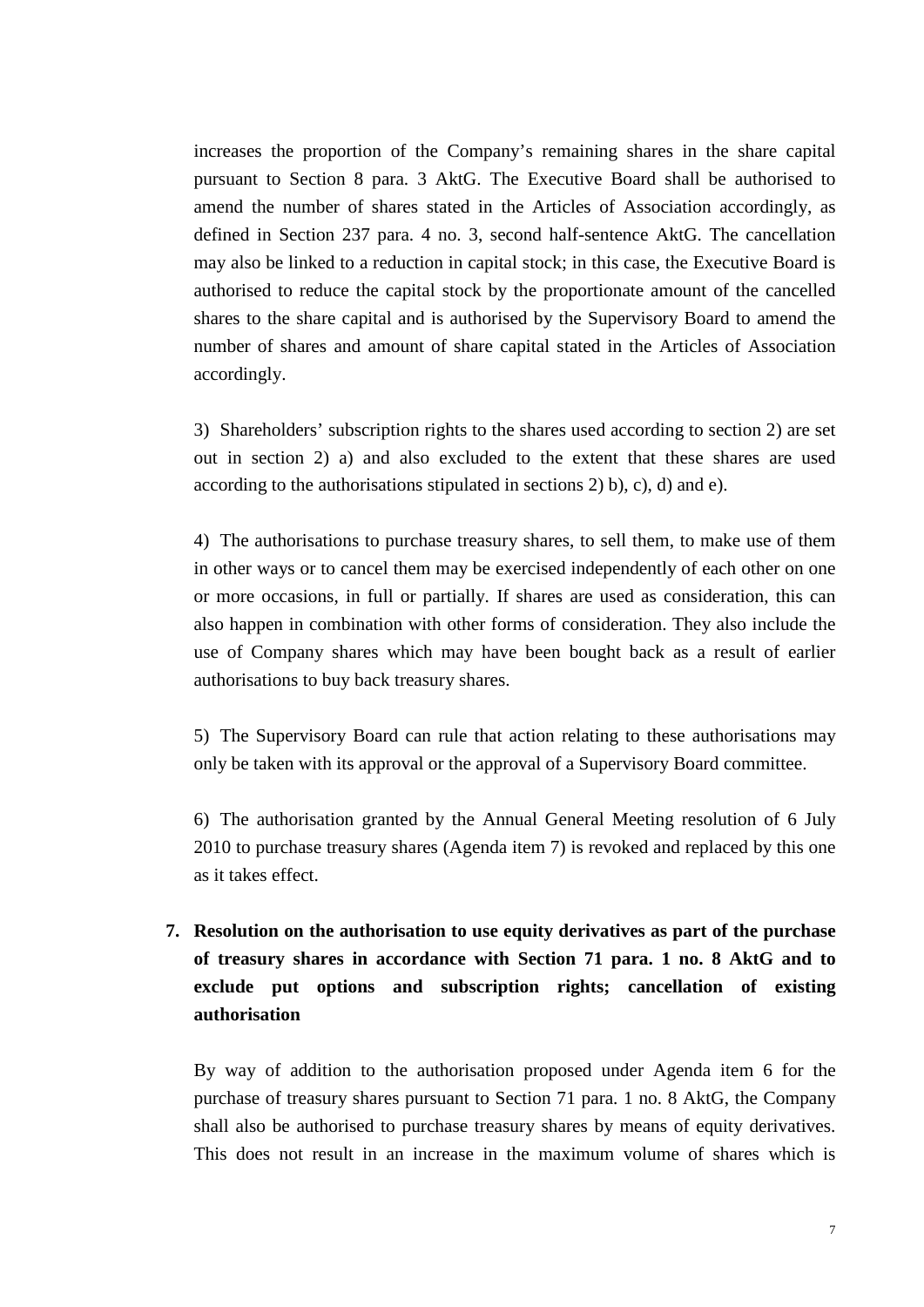permitted to be purchased; it only provides another alternative to acquire treasury shares.

The Executive Board and Supervisory Board therefore propose the following resolutions:

1) In addition to the authorisation proposed under Agenda item 6 of the Annual General Meeting of 13 May 2014 to purchase treasury shares pursuant to Section 71 para. 1 no. 8 AktG, the acquisition of Company shares may also be carried out through the use of equity derivatives in addition to the ways set out therein. The Executive Board shall be authorised to purchase options that convey the right to the Company to purchase Company shares when exercising options ('call options'). Furthermore, the Executive Board shall be authorised to sell options obliging the company to acquire Company shares if the options are exercised by the holders ('put options'). In addition to this, the purchase can be effected by the use of a combination of call and put options as well as by the use of other equity derivatives as determined hereinafter. The authorisation shall take effect by resolution on 13 May 2014 and remain valid until 12 May 2019. The authorisation can be used by the Company, as well as by its subsidiaries or a third party acting for or on the account of the Company or a subsidiary.

All share acquisitions by means of call options, put options, a combination of call and put options or of other equity derivatives are limited to shares amounting to no more than 5 per cent of either the share capital existing at the time of the resolution of the Annual General Meeting or, if this amount is lower, the share capital existing at the time this authorisation is exercised.

2) Options must be concluded with one or more credit institutions, with one or more companies active under Section 53 para. 1 sentence 1 or Section 53b para. 1 sentence 1 or Section 7 of the German Banking Act, or with a group or consortium of credit institutions and/or any such companies. The options are to be arranged in such a way that ensures that they are only supplied with shares acquired while safeguarding the principle of treating shareholders equally; this is satisfied by purchasing the shares on the stock exchange. The term of the options must not exceed 18 months and, moreover, must be selected in such a way that shares are acquired through exercising options before 12 May 2019. The purchase price paid by the Company for call options, or selling price received for put options, or paid or received for a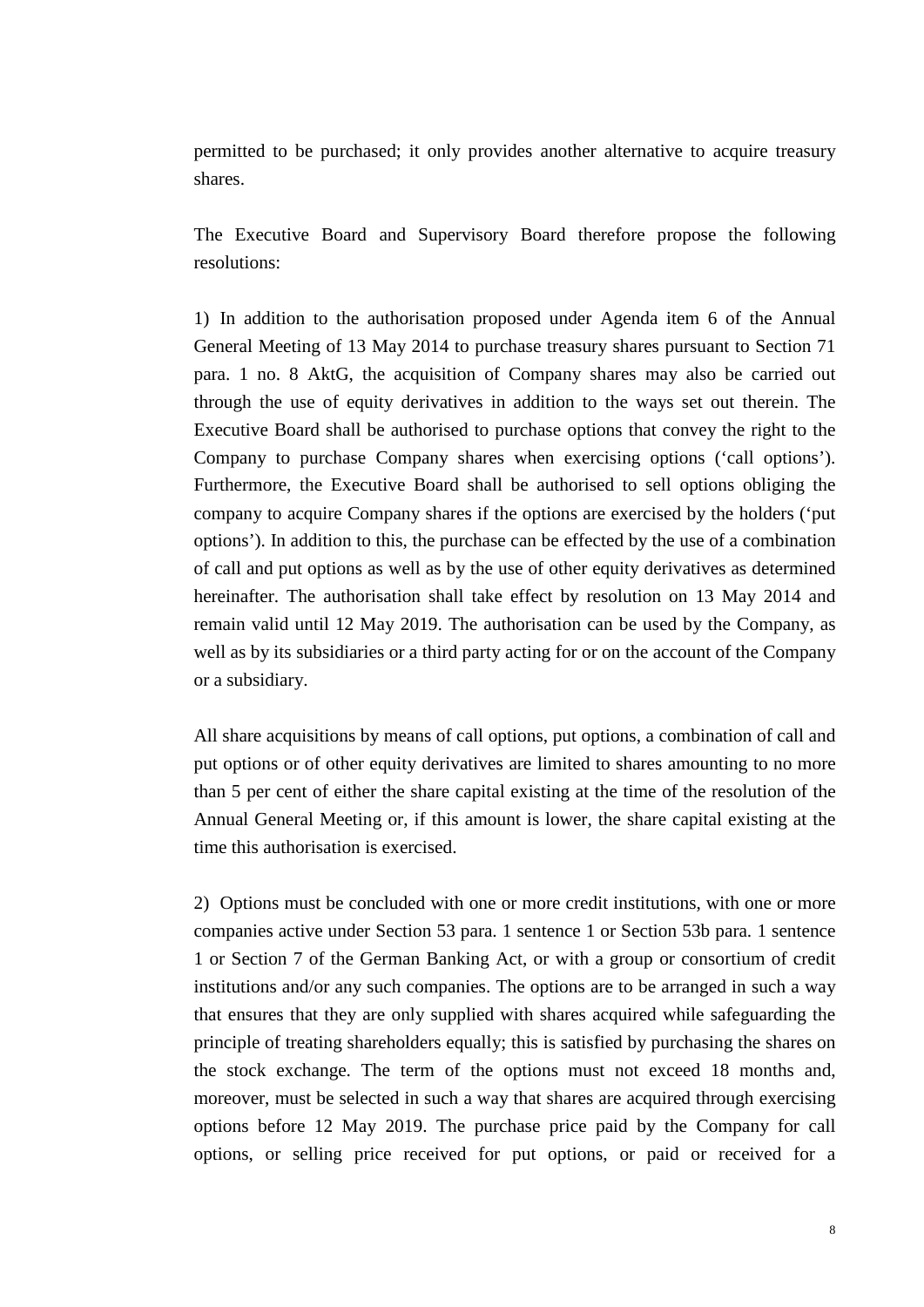combination of call and put options, may not be significantly higher or lower than the theoretical market value determined by recognised arithmetical methods.

3) The equivalent value for the acquisition of a share as a result of a put option being exercised, consisting of the purchase price (exercise price) agreed in the option and to be paid for the share when the option is exercised (excluding ancillary acquisitionrelated costs but taking account of the option premium received), may not exceed by more than 10 per cent, nor fall short of by more than 20 per cent, the stock market share price of the Company determined by initial auction in electronic trading on the Frankfurt Stock Exchange on the date of concluding the corresponding option transaction. The equivalent value for the acquisition of a share as a result of a call option being exercised, consisting of the purchase price (exercise price) agreed in the option and to be paid for the share when the option is exercised, may not exceed by more than 10 per cent, nor fall short of by more than 10 per cent, the average stock market share price of the Company determined by the closing auction in electronic trading on the Frankfurt Stock Exchange on the last three market trading days before exercising the call option.

4) Furthermore, it may be agreed with one or more of the credit institutions and/or equivalent companies cited in section 2) above that it (or they) should, within a predefined period, provide the Company with a previously established quantity of shares or previously defined equivalent value, in euros, of the Company shares. The price at which the Company purchases treasury shares must thereby show a discount to the arithmetical average of the volume weighted market averages of the share in electronic trading on the Frankfurt Stock Exchange, calculated over a fixed, predetermined number of stock exchange days. However, the price per share may not fall short of the above-mentioned average by more than 20 per cent. Furthermore, the credit institution(s) and/or equivalent companies mentioned in section 2) above must undertake to buy the shares on the stock exchange at prices within the range that would apply if the shares were purchased on the stock exchange directly by the Company.

5) Should treasury shares be purchased using equity derivatives under consideration of the preceding provisions, any right of the shareholders to conclude such option transactions or other equity derivatives with the Company, as well as any options to sell of the shareholders, is excluded.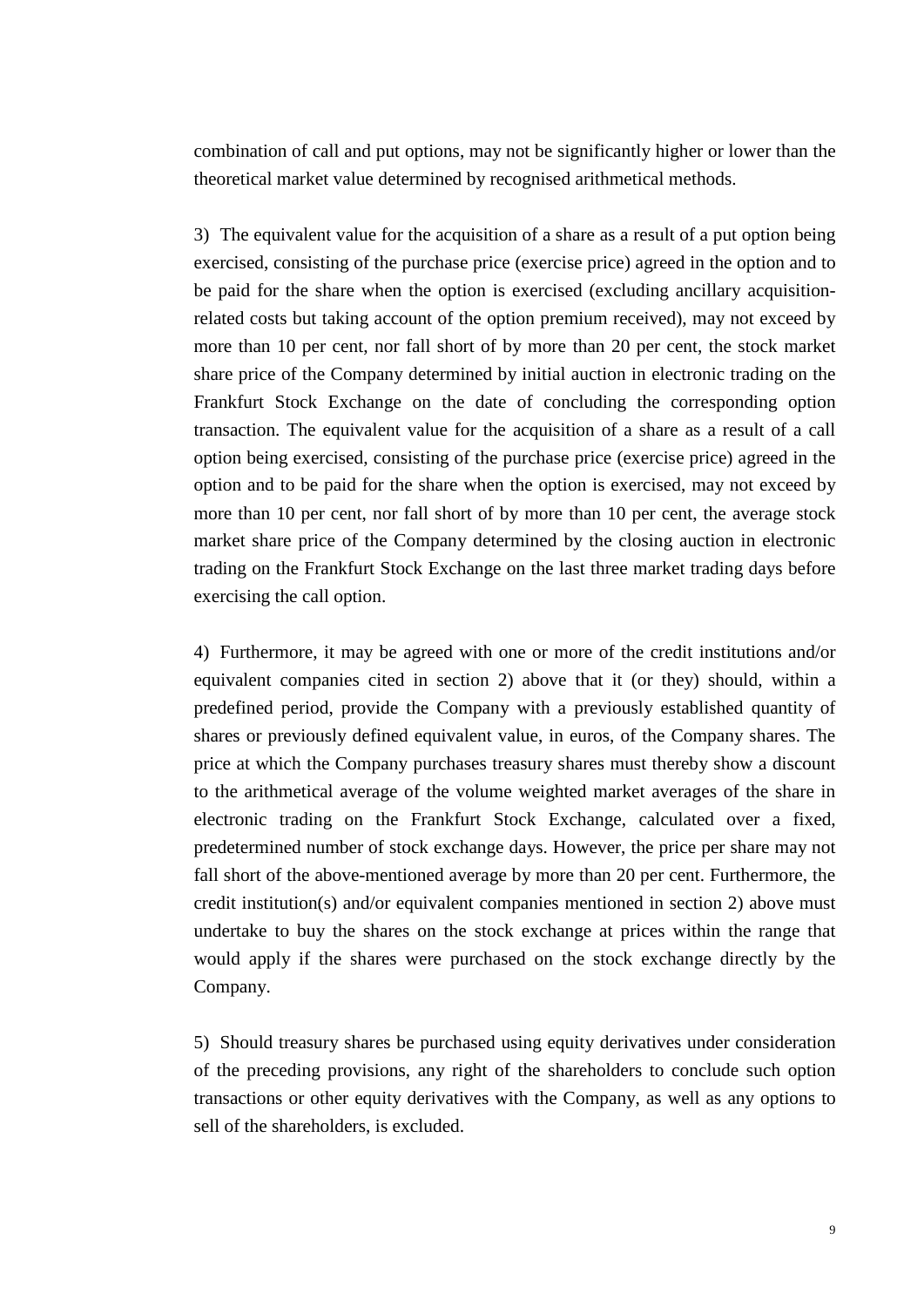6) For the use of treasury shares acquired by way of equity derivatives, the regulations stipulated in sections 2) and 4) of the resolution proposal with regard to Agenda item 6 of the Annual General Meeting of 13 May 2014 shall apply accordingly. The shareholders' subscription rights for treasury shares shall be excluded in accordance with section 2) a) and also if these shares are used in accordance with the resolutions set out in sections 2) b), c), d) and e) of the proposed resolution with regard to Agenda item 6.

7) The Supervisory Board can rule that action relating to these authorisations may only be taken with its approval or the approval of a Supervisory Board committee.

8) The authorisation granted by the Annual General Meeting resolution of 6 July 2010 to purchase treasury shares using equity derivatives (Agenda item 7) is revoked and replaced by this one as it takes effect.

**8. Resolution on the authorisation to issue convertible and/or option bonds and to exclude subscriptions rights, replacing the authorisation granted on 7 July 2009, and a resolution on the creation of contingent capital 2014 and a corresponding amendment to the Articles of Association; cancellation of contingent capital 2009**

The existing authorisation to issue convertible and/or option bonds expires on 6 July 2014 and should be renewed.

The Executive Board and Supervisory Board propose the following resolutions:

## **A) Authorisation to issue convertible and/or option bonds and to exclude subscription rights**

The Executive Board shall be authorised to issue, either once or repeatedly until 12 May 2019, registered or no-par-value bearer convertible and/or option bonds (collectively known as 'bonds') with or without a maturity time limit with a total nominal value of up to EUR 640,000,000, and to grant bond holders or creditors conversion or option rights relating to the no-par-value bearer shares of the Company with a proportionate amount of the share capital of up to a total of EUR 12,800,000 subject to the terms of the bond. The bond terms can also specify (i) a conversion or option obligation at the end of the term of the bond or at an earlier date ('final maturity'; this is also applicable for a bond falling due as a result of termination) or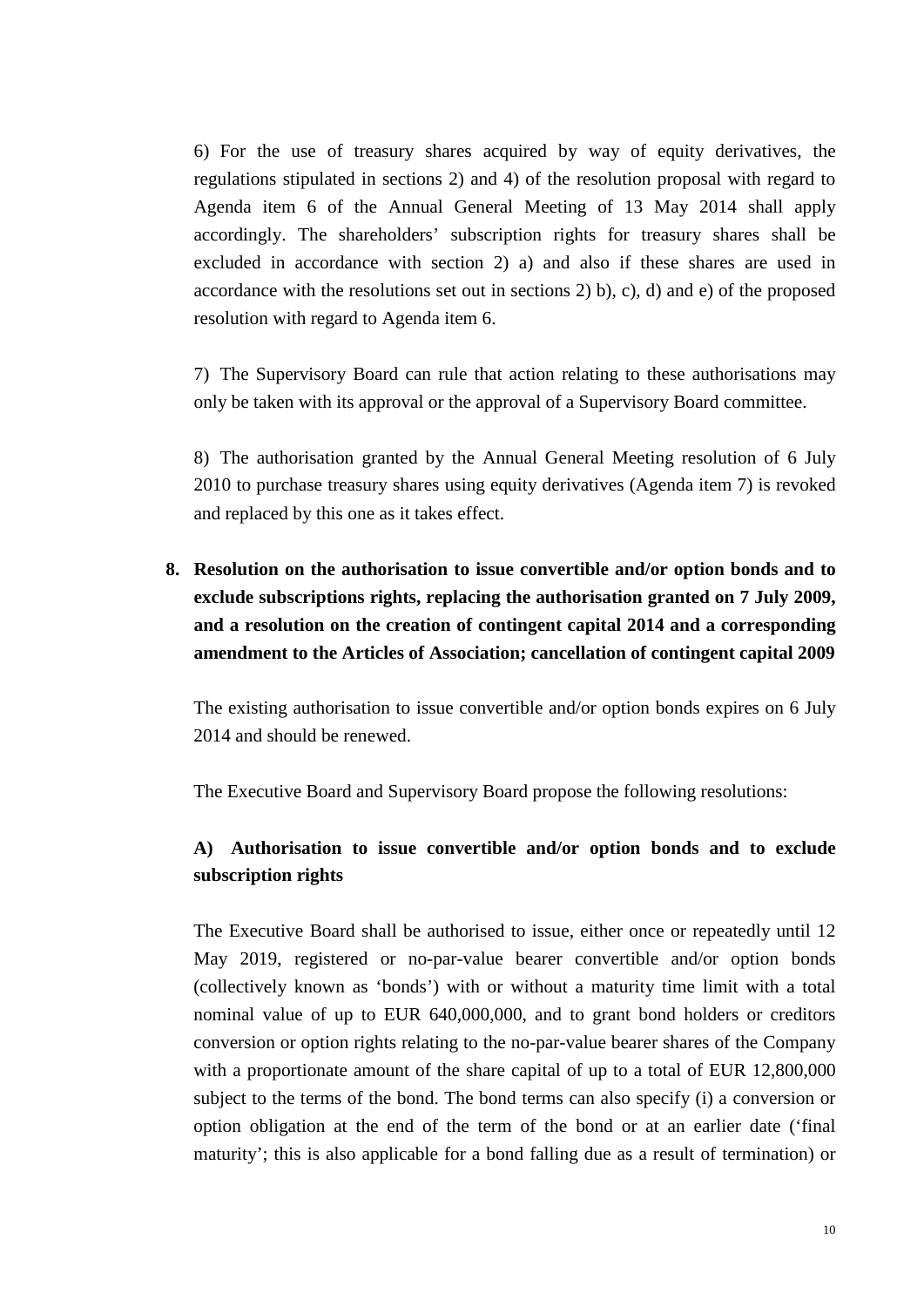(ii) the right of the Company, upon final maturity, to grant shares of the Company to creditors or holders of convertible or option bonds in part or in whole instead of paying the cash amount which becomes due ('right to delivery of shares').

Aside from euros, bonds can be issued in the legal tender of any OECD member as long as this is linked to an equivalent amount in euros. Bonds can also be issued by a directly or indirectly wholly owned subsidiary of the Company. In this case, the Executive Board shall be authorised to provide a guarantee for the bonds and to grant the holders or creditors conversion or option rights, or conversion or option obligations relating to new no-par-value bearer shares of the Company, or grant the Company a right to delivery of shares.

The individual issues can be divided into partial bonds carrying equal rights.

If option bonds are issued, each partial bond is provided with one or more warrants which entitle the holder or creditor to purchase no-par-value bearer shares of the Company subject to the terms and conditions of the options to be determined by the Executive Board or which – as a result of a right to delivery of shares – obligate them to do so. The option terms also provide for the fulfilment of the option price in euros either in whole or in part through the assignment of partial bonds or payment in cash. The subscription ratio is calculated by dividing the nominal amount of a partial bond by the defined option price for a no-par-value bearer share of the Company. If this results in fractions of shares, measures can be in place to enable these fractions to be rounded up to whole shares, potentially in return for a cash contribution, according to the bond or option terms. The proportionate amount of the share capital of the no-parvalue bearer shares of the Company to be purchased for each partial bond must not exceed the nominal amount of the partial bond.

If convertible bonds are issued, the holders or creditors of the partial bonds receive the right or obligation to convert them into no-par-value bearer shares of the Company or to purchase them subject to the terms of the bond to be determined by the Executive Board. The conversion ratio is calculated by dividing the nominal amount of a partial bond by the defined conversion price for a no-par-value bearer share of the Company, and may be rounded up or down to a whole number. The conversion ratio may also be calculated by dividing the issue amount of a partial bond which is lower than the nominal amount by the defined conversion price for a no-parvalue bearer share of the Company. Furthermore, an additional cash payment and the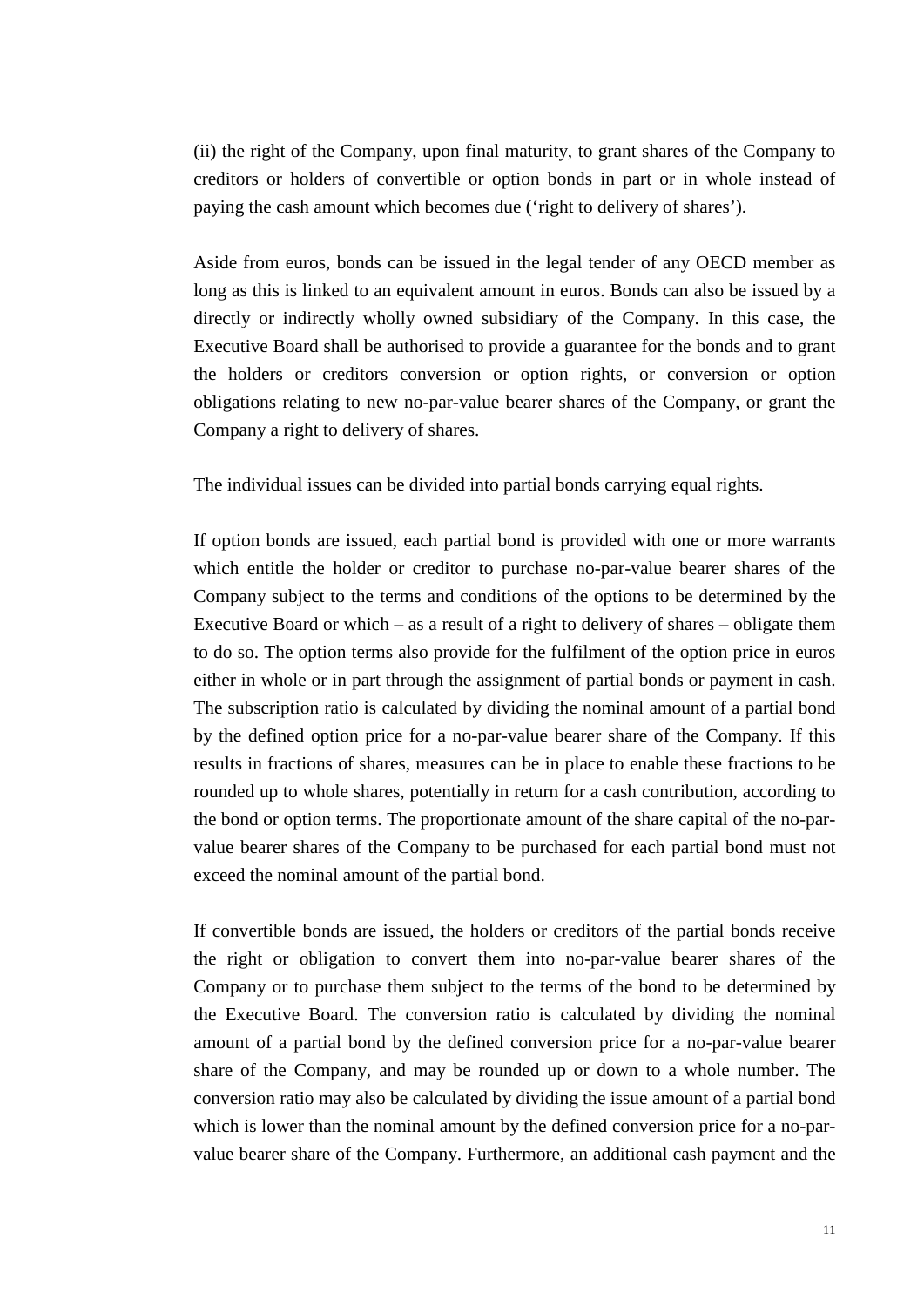combination or compensation for non-convertible residual amounts may be provided for. The bond terms can also provide for a variable conversion ratio and set the conversion price (subject to the minimum price stipulated hereinafter) within a defined range depending on the development of the stock market price of the Company's share for the duration of the bond. The proportionate amount of the share capital of the no-par-value bearer shares of the Company to be issued during conversion must not exceed the nominal amount of the partial bond.

The terms of the bond can specify that treasury shares of the Company can also be granted in the event of an option being exercised or converted. Furthermore, it is also possible to specify that the Company will not grant no-par-value bearer shares of the Company to holders of conversion or option rights, but instead pay the equivalent value in cash.

The option or conversion price to be set for a no-par-value bearer share of the Company must be equivalent to at least 80 per cent of the non-weighted average closing price of the Company's share in electronic trading on the Frankfurt Stock Exchange on the last ten market trading days before the day on which the resolution regarding the issue of bonds is adopted by the Executive Board or – for subscription right trading – at least 80 per cent of the non-weighted average price of the Company's share in electronic trading on the Frankfurt Stock Exchange on the last ten market trading days before the subscription period begins; this excludes cases in which an option or conversion obligation, or a right to delivery of shares is provided for. In the event of an option or conversion obligation or a right to delivery of shares, the option or conversion price can, subject to the bond terms, either correspond to the aforementioned minimum price or the volume-weighted average price of the Company's share in electronic trading on the Frankfurt Stock Exchange during a reference period of 15 market trading days before the due date or the other defined point in time, even if this average share price is lower or higher than the stated minimum price (80 per cent). The proportionate amount of share capital of the nopar-value bearer shares of the Company to be issued may not exceed the nominal amount of the bond. Section 9 para. 1 and Section 199 para. 2 AktG remains unaffected.

The terms of the bond can specify that the conversion or option price, irrespective of the minimum issue price, can be adjusted during the conversion or option period in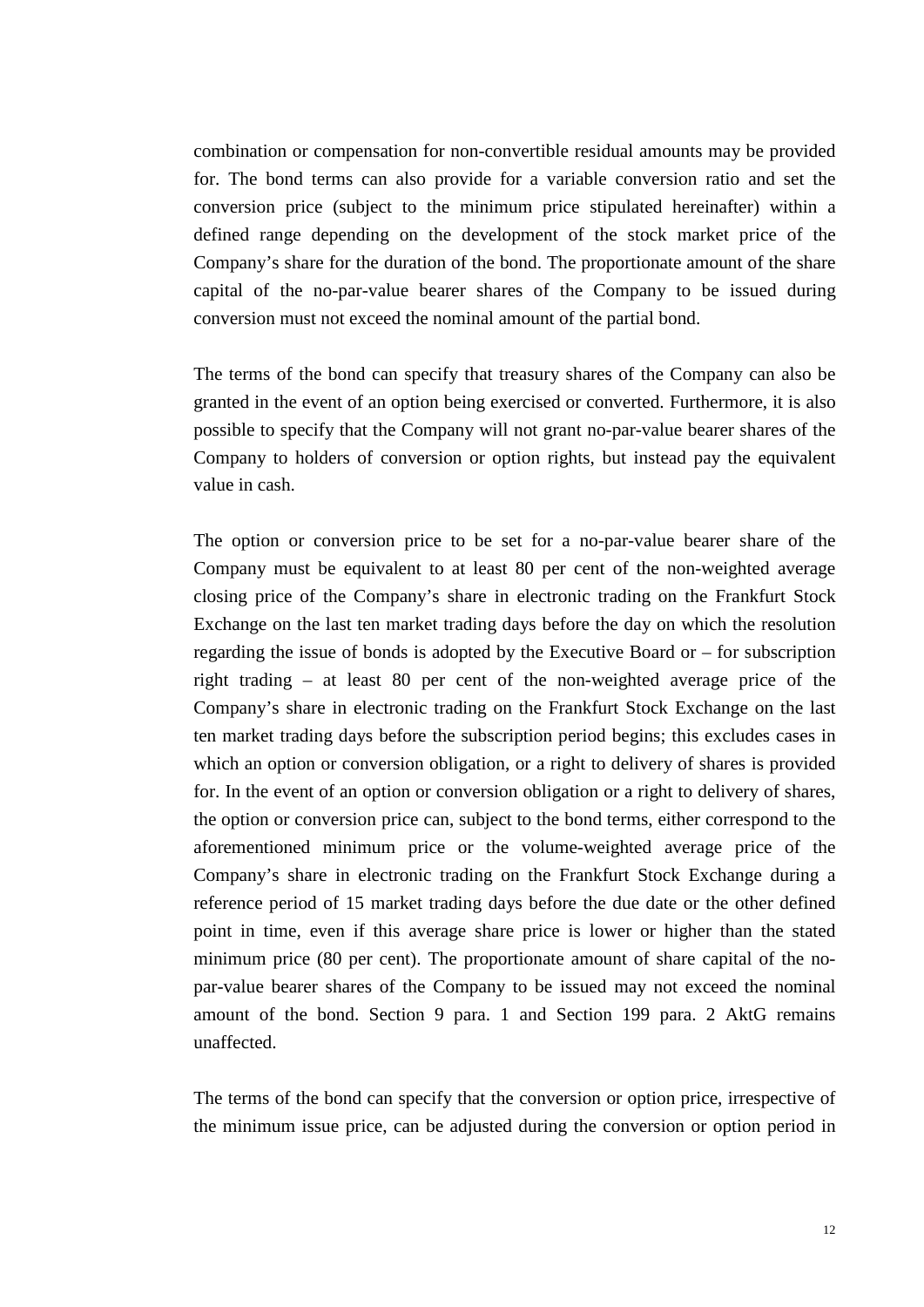accordance with Section 9 para. 1 in conjunction with Section 199 para. 2 AktG in the following cases, whereby existing value relations have to be maintained:

- Capital increases by converting capital reserves or retained earnings by way of issuing new shares
- Consolidation of shares
- Capital increases or the sale of shares involving the granting of subscription rights (notwithstanding the exclusion of subscription rights for residual amounts), without subscription rights being provided to the holders or creditors of existing convertible or option bonds with conversion or option rights or conversion obligations to the extent to which they would be entitled after exercising the conversion or option right or after fulfilling the conversion obligation
- Issuing further convertible or option bonds or granting or guaranteeing other conversion or options rights or obligations involving an exclusive subscription right being granted to the shareholders (notwithstanding the exclusion of subscription rights for residual amounts), without the holders or creditors of existing conversion or option rights or obligations being granted a subscription right, to the extent to which they would be entitled after exercising the conversion or option right or after fulfilling the obligation
- Capital reductions (if not only in the form of a reduction of the proportion of share capital attributable to an individual share)
- In the event of other unusual measures or events which may have an impact on the Company's capital structure.

In these cases, the adjustment is made in line with Section 216 para. 3 AktG and also in line with normal market practice in such a way that the financial value of the conversion and/or option rights or conversion obligations which existed immediately before the measure which triggered the adjustment remains affected, by adjusting the conversion or option price and/or the number of option or conversion rights or obligations per partial bond.

Instead of an adjustment of the option or conversion price, the payment of a corresponding amount can, in all cases, be provided by the Company in cash on exercising the conversion or option right or on the fulfilment of the conversion or option obligation subject to the terms of the option or convertible bonds.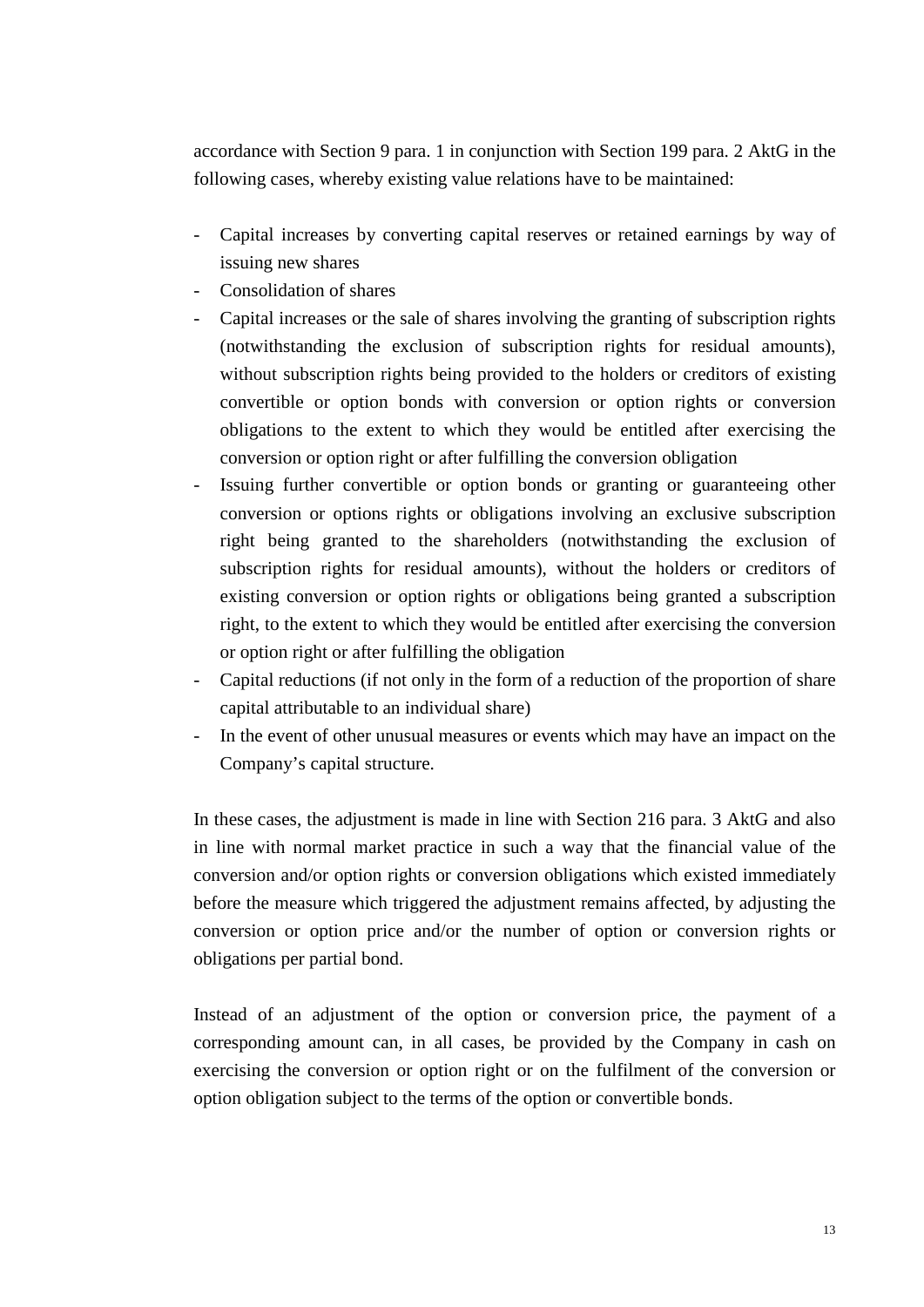The shareholders are normally entitled to a subscription right for the bonds. Bonds may also be taken up by one or more credit institutions, with one or more companies active in the credit business under Section 53 para. 1 sentence 1 or Section 53b para. 1 sentence 1 or Section 7 of the German Banking Act, or with a group or consortium of credit institutions and/or any such companies with the obligation to offer them to shareholders for acquisition (indirect subscription right). If bonds of a subsidiary of the Company are issued, then the Company has to guarantee the provision of the legal subscription right for the shareholders of freenet AG in accordance with the preceding provisions, provided that the subscription right as provided in the following regulations is not excluded.

However, the Executive Board shall be authorised to issue bonds in accordance with the terms of Section 186 para. 3 sentence 4 AktG with shareholders' subscription rights excluded if the issue price is not significantly lower than the theoretical market value of the bonds calculated in accordance with recognised, and in particular arithmetical, methods. This authorisation for excluding shareholders' subscription rights is only applicable if the shares which have been issued, or which will be issued, to service the conversion and/or option rights or to fulfil the conversion or option obligation in total account for a proportionate amount of the share capital which does not exceed 10 per cent of the corresponding share capital at the time it takes effect and – if this value is lower – at the time when this authorisation is exercised. The proportion of share capital attributable to the shares which will be issued after 13 May 2014 out of authorised capital or which can be acquired as a result of conversion or option rights issued after 13 May 2014 or as a result of conversion obligations established since 13 May 2014 is offset against this maximum amount for excluding shareholders' subscription rights if, when the authorised capital is utilised or when the convertible and/or option bonds are issued, the shareholders' subscription rights are excluded in accordance with Section 186 para. 3 sentence 4 AktG. In addition, it is also necessary to offset the proportion of share capital attributable to treasury shares which the Company has acquired on the basis of an authorisation in accordance with Section 71 para. 1 no. 8 AktG and which it has sold to third parties after 13 May 2014 and up to the point at which this authorisation is exercised in return for a cash payment with shareholders' subscription rights being excluded in accordance with Section 186 para. 3 sentence 4 AktG.

The Executive Board shall also be authorised to exclude shareholders' subscription rights for bonds in relation to residual amounts, and also to exclude the shareholders'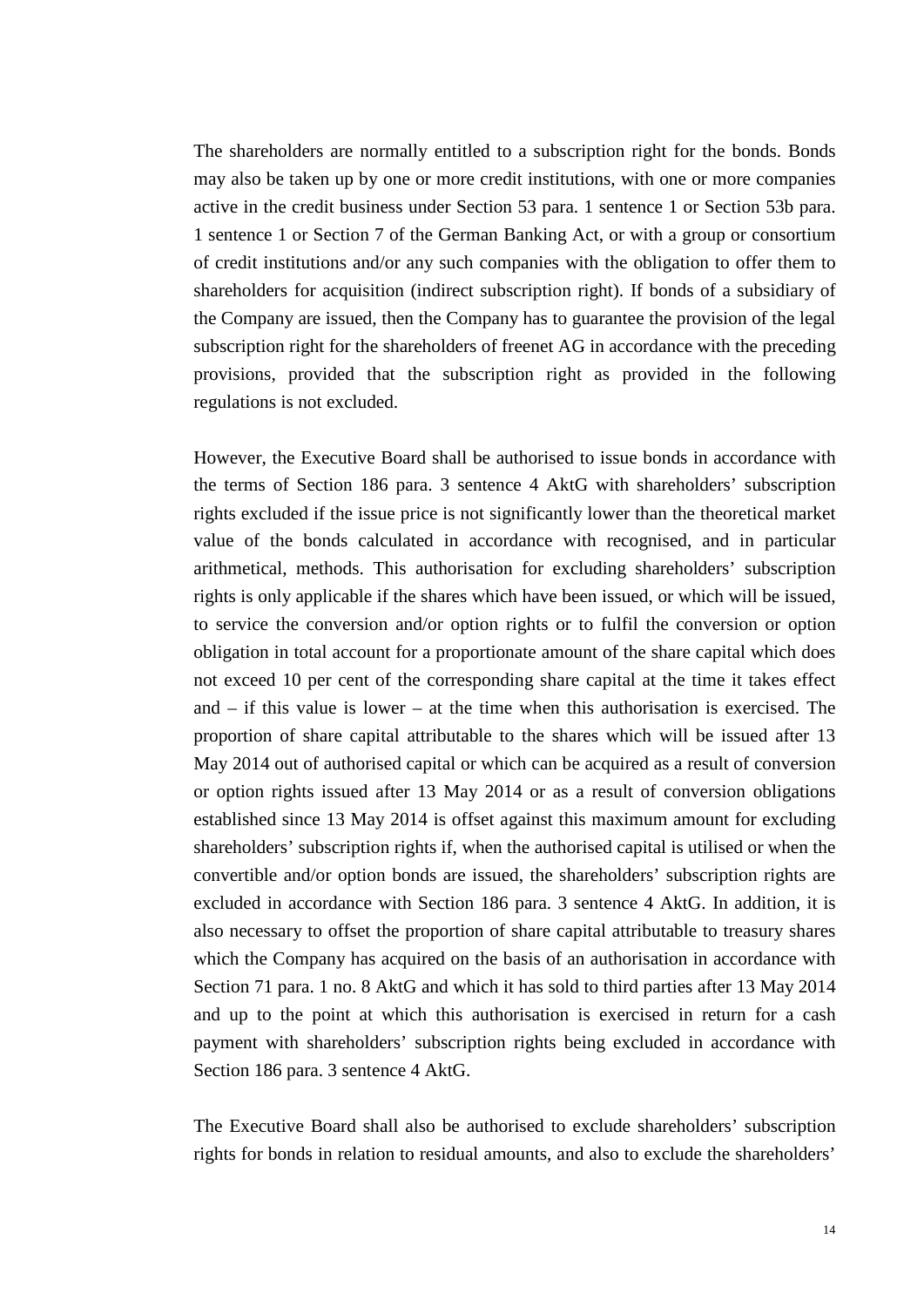subscription rights to the extent necessary to grant the holders or creditors of conversion or option rights relating to no-par-value bearer shares of the Company or the holders or creditors of convertible bonds to which conversion or option obligations or a right to delivery of shares are attached a subscription right to the extent to which they would be entitled after exercising the conversion or option right or after the conversion or option obligation is fulfilled.

The Executive Board shall be authorised to fix the further details of the issue and terms of the bonds and their conditions in accordance with the principles defined in this authorisation, or to determine them with the approval of the executive bodies of the issuing companies which are direct or indirect subsidiaries. This is applicable particularly with regard to conversion or option rights or obligations, or rights to delivery of shares, the interest rate, the form of interest payment, the term and denomination, the conversion or option period, the definition of a supplementary cash payment, compensation for or merging of residual amounts, dilution protection regulations, cash payment instead of delivery of no-par-value bearer shares and the delivery of existing – instead of the issue of new – no-par-value bearer shares.

The Supervisory Board can rule that action relating to these authorisations may only be taken with its approval or the approval of a Supervisory Board committee.

#### **B) Contingent capital and changes to the Articles of Association**

#### **a) Contingent capital 2014**

Share capital is subject to a contingent increase of up to EUR 12,800,000 by way of issuing up to 12,800,000 new no-par-value bearer shares, with each individual nopar-value share accounting for EUR 1.00 of the share capital (contingent capital 2014). The purpose of the contingent capital increase is to enable no-par-value bearer shares to be granted to the holders or creditors of convertible and/or option bonds which are issued on the basis of the authorisation of the Company or one of its directly or indirectly owned subsidiaries as adopted by the Annual General Meeting of 13 May 2014 under Agenda item 8, letter A) and which provides a conversion or option right or right to delivery of shares in relation to the no-par-value bearer shares of the Company or which establishes a conversion or option obligation in relation to these shares. The shares are issued at conversion or option prices to be determined in accordance with the authorisation resolution described before.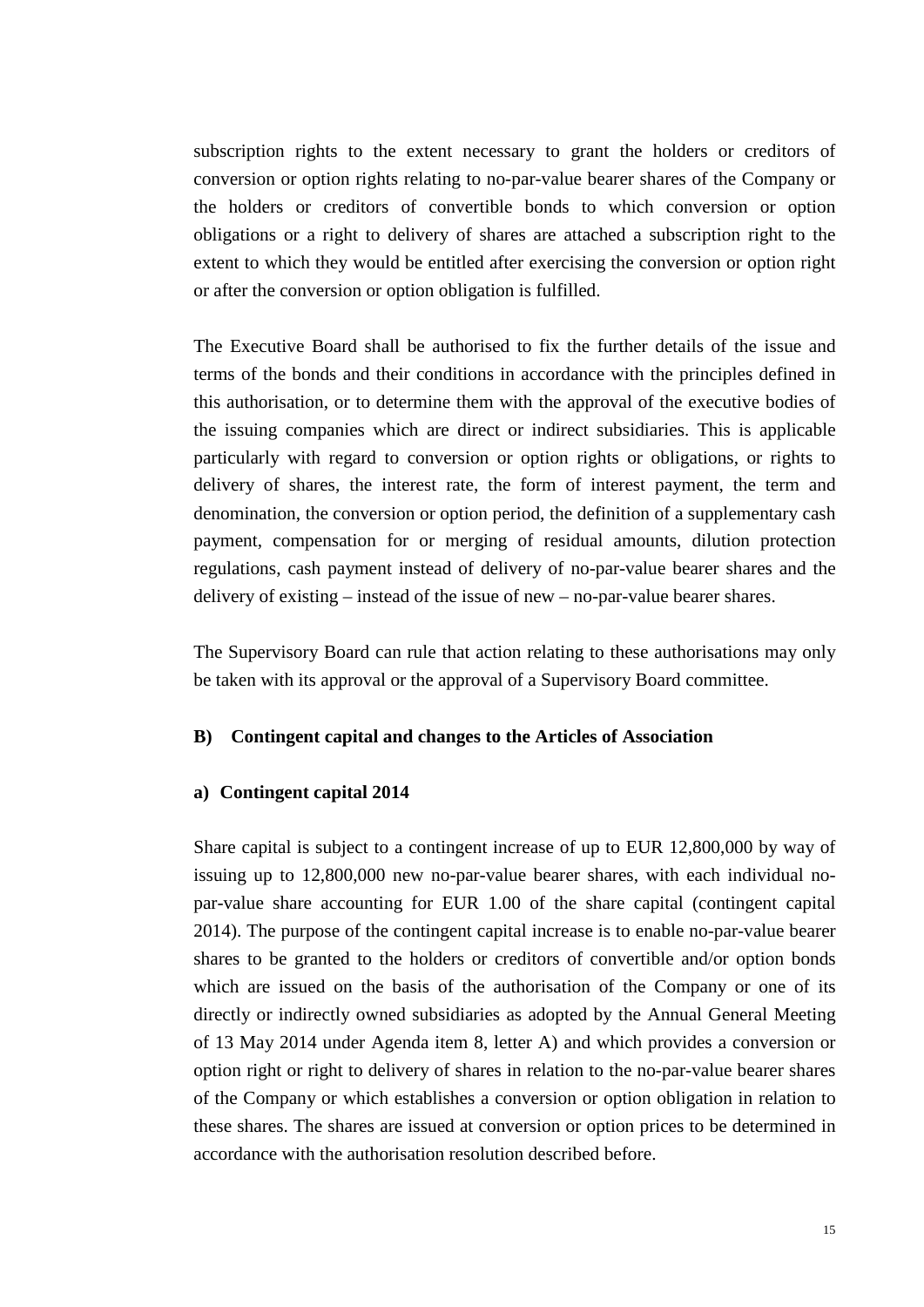The contingent capital increase is only to be carried out in the event bonds are issued in accordance with the authorisation resolution by the Annual General Meeting of 13 May 2014 (Agenda item 8) and only to the extent to that conversion or option rights or a right to delivery of shares are utilised or to which holders or creditors with a conversion or option obligation meet their conversion or option obligation and if treasury shares are not used for settlement or if the Company does not provide a cash settlement. The new no-par-value bearer shares participate in the profits from the beginning of the financial year in which they are created. The Executive Board is authorised to stipulate all further details pertaining to the implementation of the contingent capital increase.

#### **b) Changes to the Articles of Association**

Article 4 of the Articles of Association is extended to include the following new paragraph 8:

'*Share capital is subject to a contingent increase of up to EUR 12,800,000 by way of issuing up to 12,800,000 new no-par-value bearer shares, with each individual nopar-value share accounting for EUR 1.00 of the share capital (contingent capital 2014). The purpose of the contingent capital increase is to enable no-par-value bearer shares to be granted to the holders or creditors of convertible and/or option bonds which are issued on the basis of the authorisation of the Company or one of its directly or indirectly owned subsidiaries as adopted by the Annual General Meeting of 13 May 2014 under Agenda item 8, letter A) and which provides a conversion or option right or right to delivery of shares in relation to the no-par-value bearer shares of the Company or which establishes a conversion or option obligation in relation to these shares. The shares are issued at conversion or option prices to be determined in accordance with the authorisation resolution described before.*

*The contingent capital increase is only to be carried out in the event bonds are issued in accordance with the authorisation resolution by the Annual General Meeting of 13 May 2014 (Agenda item 8) and only to the extent to that conversion or option rights or a right to delivery of shares are utilised or to which holders or creditors with a conversion or option obligation meet their conversion or option obligation and if treasury shares are not used for settlement or if the Company does not provide a cash settlement. The new no-par-value bearer shares participate in the profits from the*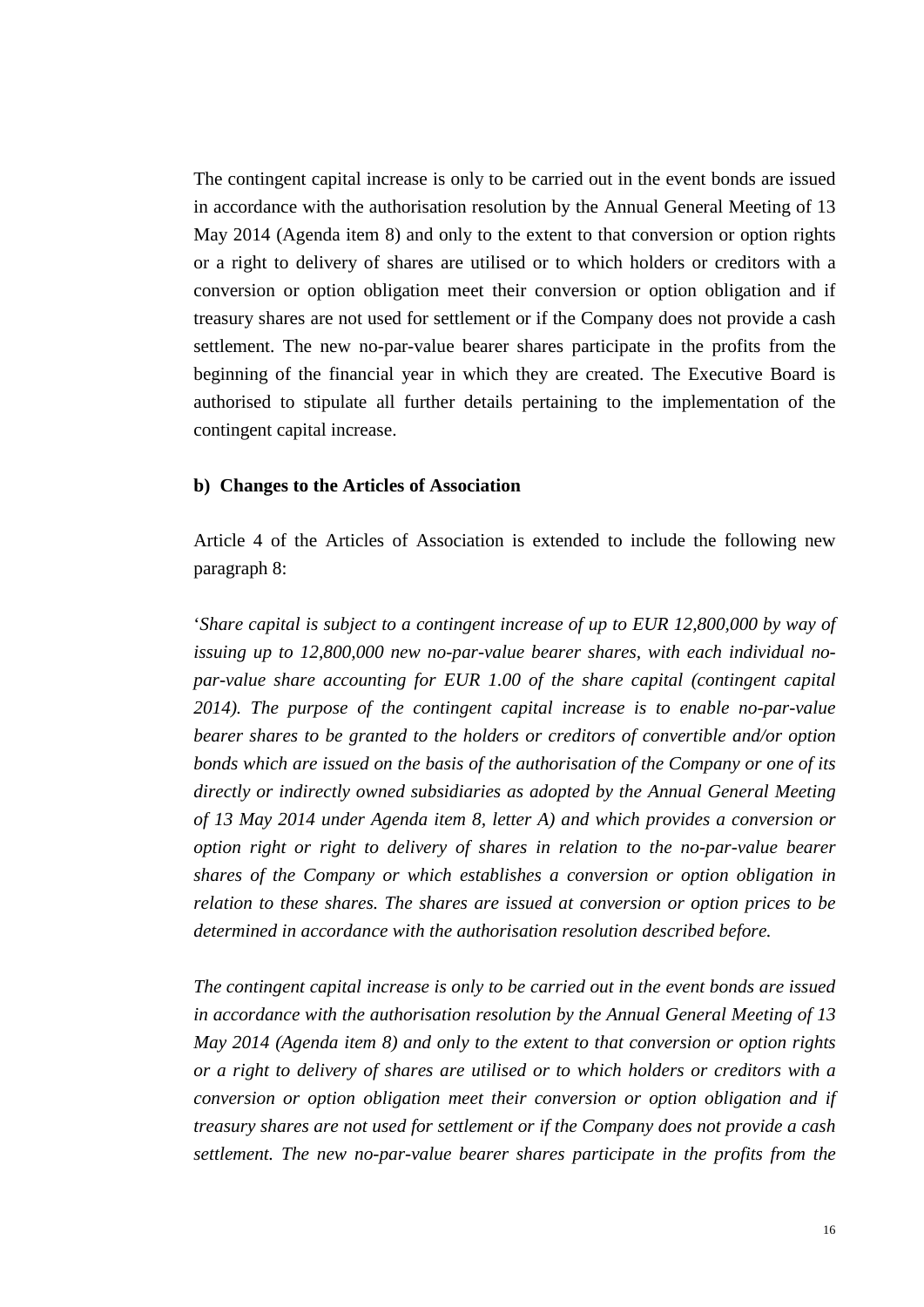*beginning of the financial year in which they are created. The Executive Board is authorised to stipulate all further details pertaining to the implementation of the contingent capital increase.*'

### **c) Cancellation of the existing authorisation and the contingent capital 2009**

The authorisation resolution passed by the Annual General Meeting of 7 July 2009 (Agenda item 10, letter A)), the resolution on the contingent capital 2009 of 7 July 2009 (Agenda item 10, letter B)) and Article 4 para. 7 of the Articles of Association are suspended from the time the authorisation resolution pursuant to letter A) and the contingent capital 2014 pursuant to letter B) a) take effect. Article 4 para. 8 of the Articles of Association in the version pursuant to letter B) b) becomes Article 4 para. 7 of the Articles of Association.

\*\*\*

**REPORTS TO THE ANNUAL GENERAL MEETING REGARDING AGENDA ITEMS 6, 7 AND 8**

## **1. Report by the Executive Board regarding Agenda item 6 pursuant to Sections 71 para. 1 no. 8 and 186 para. 4 sentence 2 AktG**

Under Agenda item 6, the Executive Board and Supervisory Board propose authorising the Company, in accordance with Section 71 para. 1 no. 8 AktG and in agreement with usual business practice, to acquire treasury shares totalling up to 10 per cent of either the share capital existing at the time of the resolution on 13 May 2014 or the share capital existing at the time of the respective exercise of the authorisation – whichever amount is smaller.

In accordance with Section 71 para. 1 no. 8 in conjunction with Section 186 para. 4 sentence 2 AktG, the Executive Board has accordingly issued a written report, the text of which is subsequently disclosed in full:

#### *General*

The existing authorisation to purchase treasury shares pursuant to Section 71 para. 1 no. 8 AktG by resolution of the Annual General Meeting of 6 July 2010 expires on 5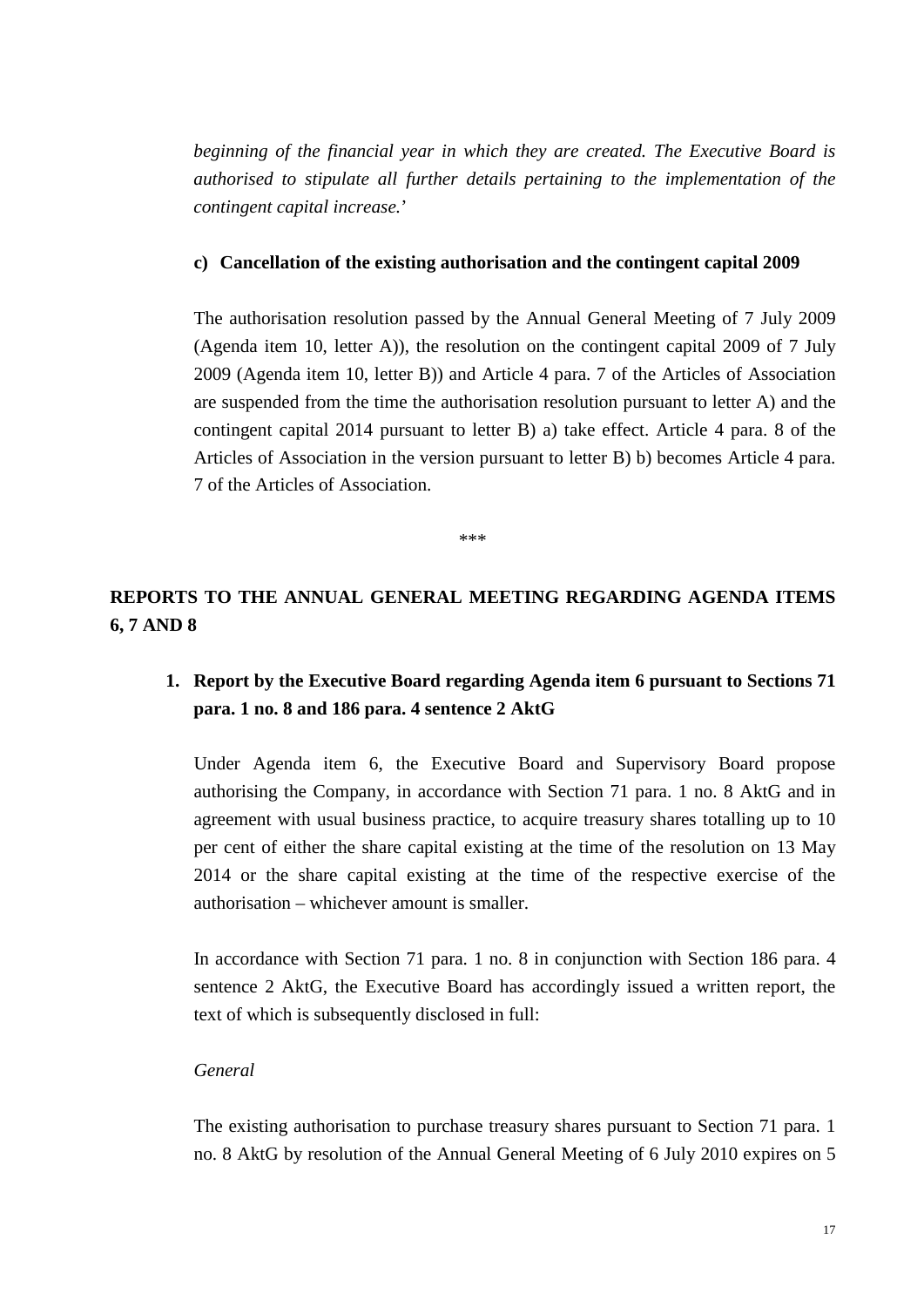July 2015. In order to continue to be in the position to purchase treasury shares in the future, the Executive Board is once again to be authorised to acquire treasury shares pursuant to Section 71 para. 1 no. 8 AktG. As a result, a new resolution needs to be passed by the Annual General Meeting of 13 May 2014 and the existing authorisation cancelled.

The Supervisory Board can rule that action relating to this authorisation may only be taken with its approval or the approval of a Supervisory Board committee.

#### *Acquisition*

With regard to the acquisition of treasury shares, the principle of equal treatment as per Section 53a AktG is to be maintained. The proposed acquisition of shares on the stock exchange, by means of a public takeover offer, a public invitation to submit sales offers or the issuing of put options to the shareholders takes this principle into account. However, even in the case of such an acquisition, it may become necessary for residual amounts to be excluded or for fractional amounts of put options not to be allocated for practical reasons. To this extent, any partial put options are excluded.

Where a public takeover offer or a public invitation to submit sales offers is oversubscribed, which means that the Company is offered more shares than it originally intended to buy, the acceptance must be carried out according to quotas. The number of shares offered by individual shareholders in relation to each other is decisive in this respect. In contrast, the total number of shares held by a shareholder offering these shares for sale is not relevant. For only the shares offered are available to buy. Furthermore, it would not be practicable to check the number of shares held by each shareholder. A potential option to sell of shareholders in respect of their shares is partially excluded here. The preferential acceptance of a lower number of shares, up to 50 shares tendered per shareholder, as well as rounding according to commercial practices, may be provided for in such a case. These possibilities serve to avoid fractional amounts when specifying quotas to be acquired as well as smaller residual shares, and facilitate technical processing. A potential pre-emption right of shareholders in respect of their shares is also partially excluded here.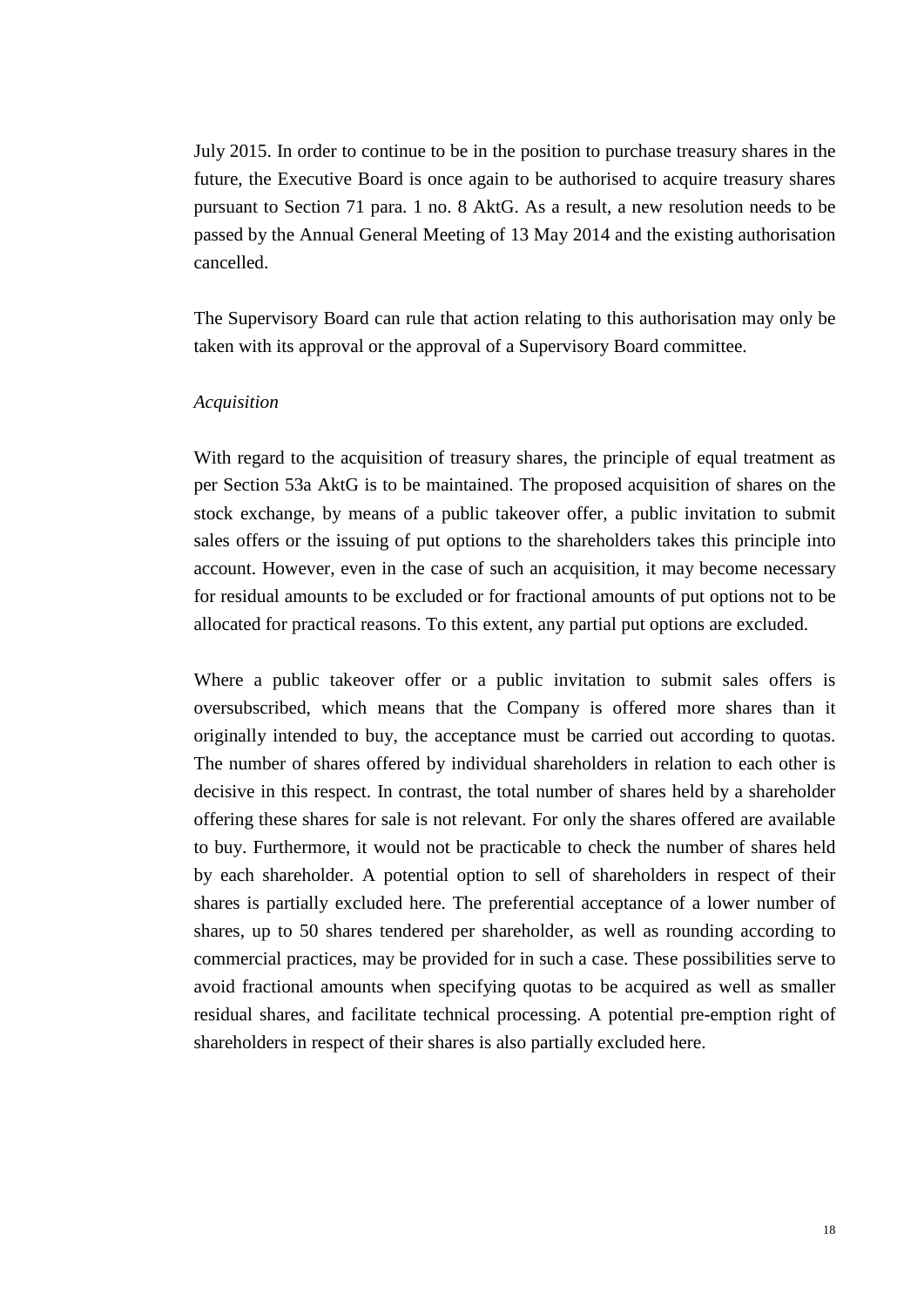#### *Sale and other uses*

In accordance with the proposed authorisation, treasury shares acquired by the Company can either be withdrawn or resold through a public offer to all shareholders in proportion to their holding or on the stock exchange. In the case of the latter two methods of the sale of acquired shares, the right of the shareholders to equal treatment will also be ensured. In the following cases, however, it should be possible for shareholders' subscription rights to be excluded or shareholders' subscription rights are necessarily excluded in accordance with Section 71 para. 1 no. 8 and Section 186 para. 3 AktG:

a) Firstly, the Executive Board is authorised to exclude residual amounts from the subscription rights in the event of an offer to all shareholders to achieve whole subscription ratios. If the subscription rights for any residual amounts were not excluded, this would significantly complicate the technical implementation of the sale and the exercising of the subscription rights. The new shares excluded from the shareholders' subscription rights as free residual amounts are either sold on the stock exchange or utilised in another way as best as possible for the Company.

b) The proposed authorisation also envisages, in conformity with the legal provisions in Section 71 para. 1 no. 8 sentence 5 AktG, that the Executive Board may dispose of the acquired treasury shares in other ways than on the stock exchange or by means of a public offer to all shareholders, if the acquired treasury shares are disposed of at a price against cash payment which does not significantly fall below the stock exchange price of Company shares with the same terms at the time of the sale, in accordance with Section 186 para. 3 sentence 4 AktG. The applicable date of disposal is the date on which the transfer obligation occurs, even if this should be conditional in nature. Should the transfer not be associated with any particular obligation then the date of disposal is deemed to be the date of the transfer itself. This also applies if the date of the transfer in the obligation agreement is specified as the reference date. The disposal price for treasury shares is finalised shortly before the disposal of the aforementioned shares. This treasury share disposal option is limited to 10 per cent of the share capital, taking into account the offsetting arrangements mentioned in the resolution.

The possibility of selling treasury shares as described above is in the interests of the Company and the shareholders, since upon disposing of such shares to institutional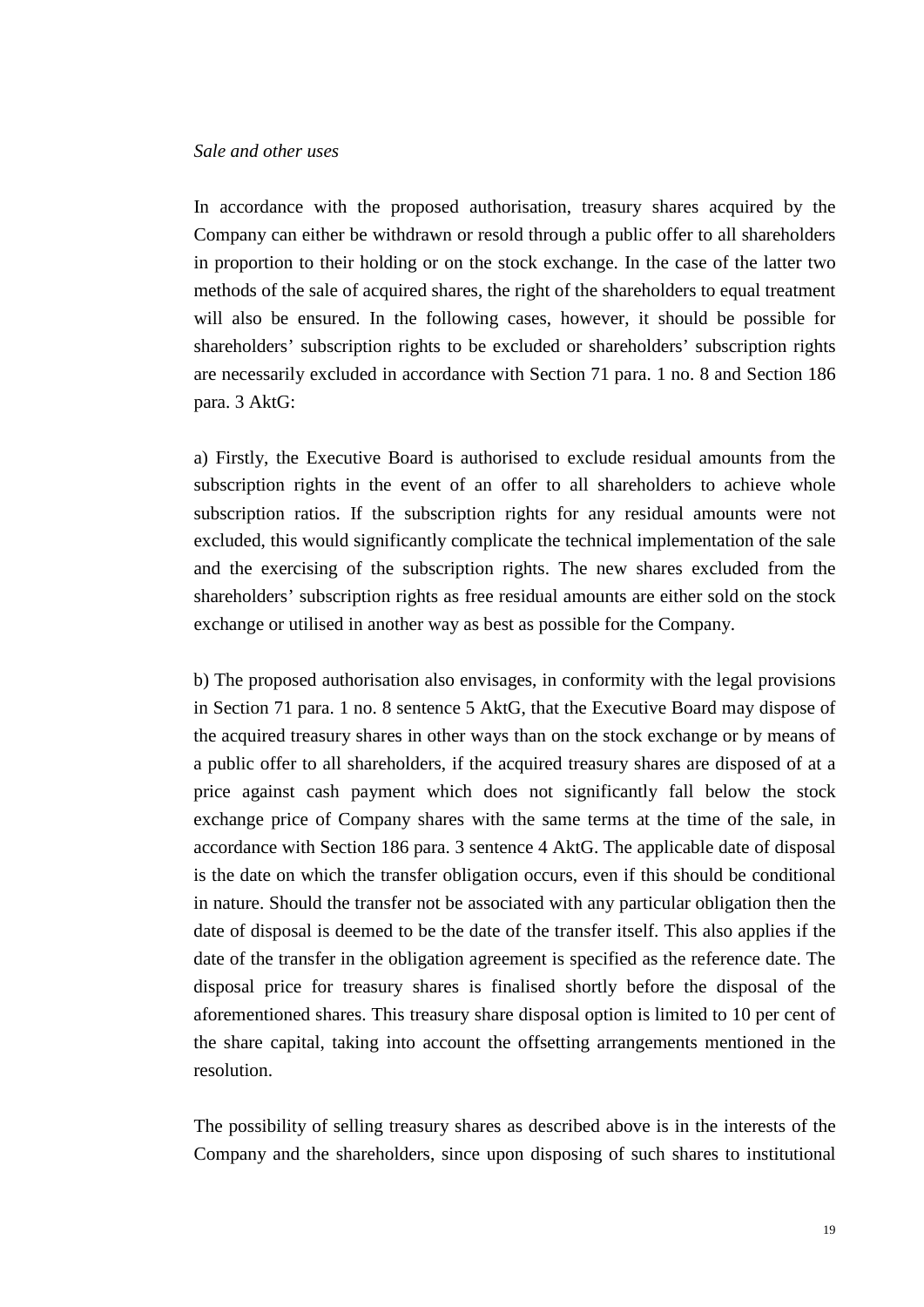investors, for example, additional domestic and foreign shareholders can be acquired and the shareholder base broadened. In addition, the Company will be able to adjust its shareholders' equity to the respective business needs, and be able to react quickly and flexibly to favourable stock market conditions. The interests of shareholders with regard to their assets and voting rights are duly respected. As a result of the low disposal volume of a maximum of 10 per cent, the shareholders are not disadvantaged because the shares sold under exclusion of the subscription rights may only be sold at a price that, at the time of the disposal, does not significantly fall below the trading price of Company shares. Interested shareholders can therefore purchase the required number of shares to maintain their holding on the stock market at roughly the same conditions.

c) The Company is furthermore allowed to offer treasury shares for consideration in the context of business mergers or the (indirect) acquisition of companies or parts of companies or interests in companies or other investment goods.

The price at which treasury shares are used in this case depends on the individual circumstances and the respective point in time. When fixing the price, the Executive Board will focus on the interests of the Company and, where possible, on the market price.

The acquisition of investments, companies or parts of companies against the granting of shares is in the interest of the Company if the acquisition is expected to lead to a strengthening or reinforcement of the freenet Group's market position or enables or facilitates market entry into new lines of business. The granting of shares is in the interest of the Company in the remaining cases of acquiring investment goods if the purchased investment goods are of use for the Company's operations or advantageous for the financial, assets or earnings situation of the Company and acquisition in return for a cash consideration is not possible or not at favourable conditions.

In order to flexibly and promptly cater for the legitimate interests of the sellers or the Company upon (if necessary proportionate) payment in the form of shares in the case of such acquisitions, the Executive Board is to be authorised to grant treasury shares with shareholders' subscription rights excluded if authorised capital cannot be used or if there is no intention for authorised capital to be used. In view of the fact that the volume of treasury shares will be limited and that the shares are to be issued at a value which, as far as possible, is based on the market price, interested shareholders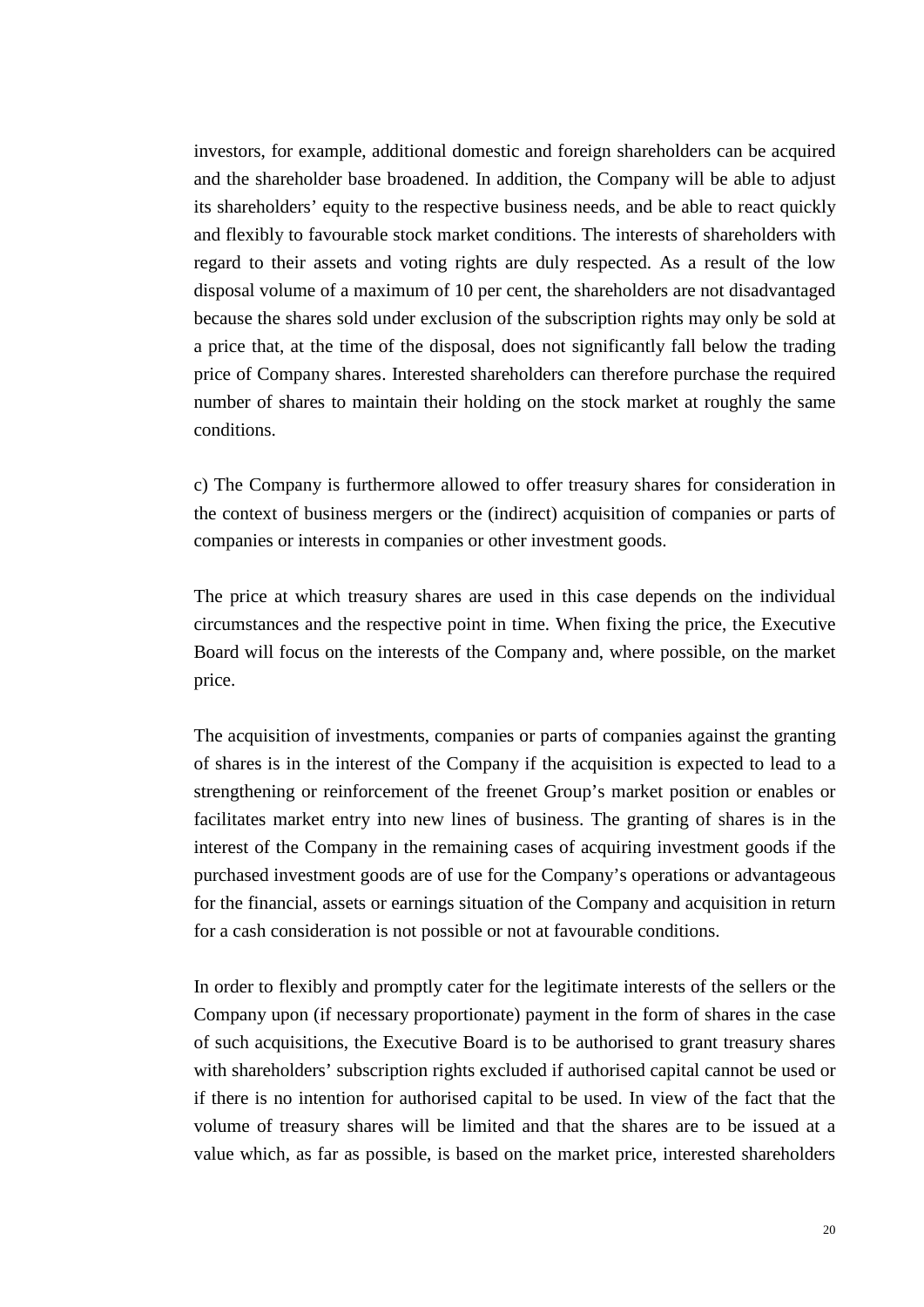are able to acquire additional shares on the stock exchange subject to essentially equivalent conditions at the same time as a disposal of treasury shares which is carried out for the above-mentioned purposes of acquiring companies, parts of companies or investments and for which shareholders' subscription rights are excluded.

Due to the preceding considerations, the proposed authorisation for the use of treasury shares is, from the Executive Board's viewpoint, in the interest of the Company and can justify the exclusion of the shareholders' subscription rights in individual cases. The definitive exclusion of shareholders' subscription rights is to be determined on a case-by-case basis by the Executive Board, taking into consideration the interests of the Company in the required measures, the necessity of (partially) granting shares and the valuation of the share and consideration.

d) Furthermore, the Company will have the option of being able to offer treasury shares to current and former employees of the freenet Group or to transfer shares to such persons.

The extent to which employees identify with their company is of crucial importance for their motivation and performance. It is therefore in the interests of the Company to maintain or enhance motivation and performance. Issuing shares to employees can make a contribution in this respect. This also applies to former employees, e.g. if approval during employment is made for the period after leaving the Company. The Executive Board is therefore to be authorised to take advantage of this possibility.

It is only natural that shares are not to be offered to employees at the current market rate, and instead may have to be offered to employees at a discount in order to achieve the desired effect. The Executive Board will thus examine the conditions of the employee shareholding scheme in each individual case under consideration of this aspect in order to reach a decision in the best interests of the Company.

e) Furthermore, the Company will have the option to use treasury shares to meet option or conversion rights or option or conversion obligations or a right to delivery of shares of the Company arising out of bonds issued by the Company or a subordinate Group company as a result of an authorisation granted by the Annual General Meeting.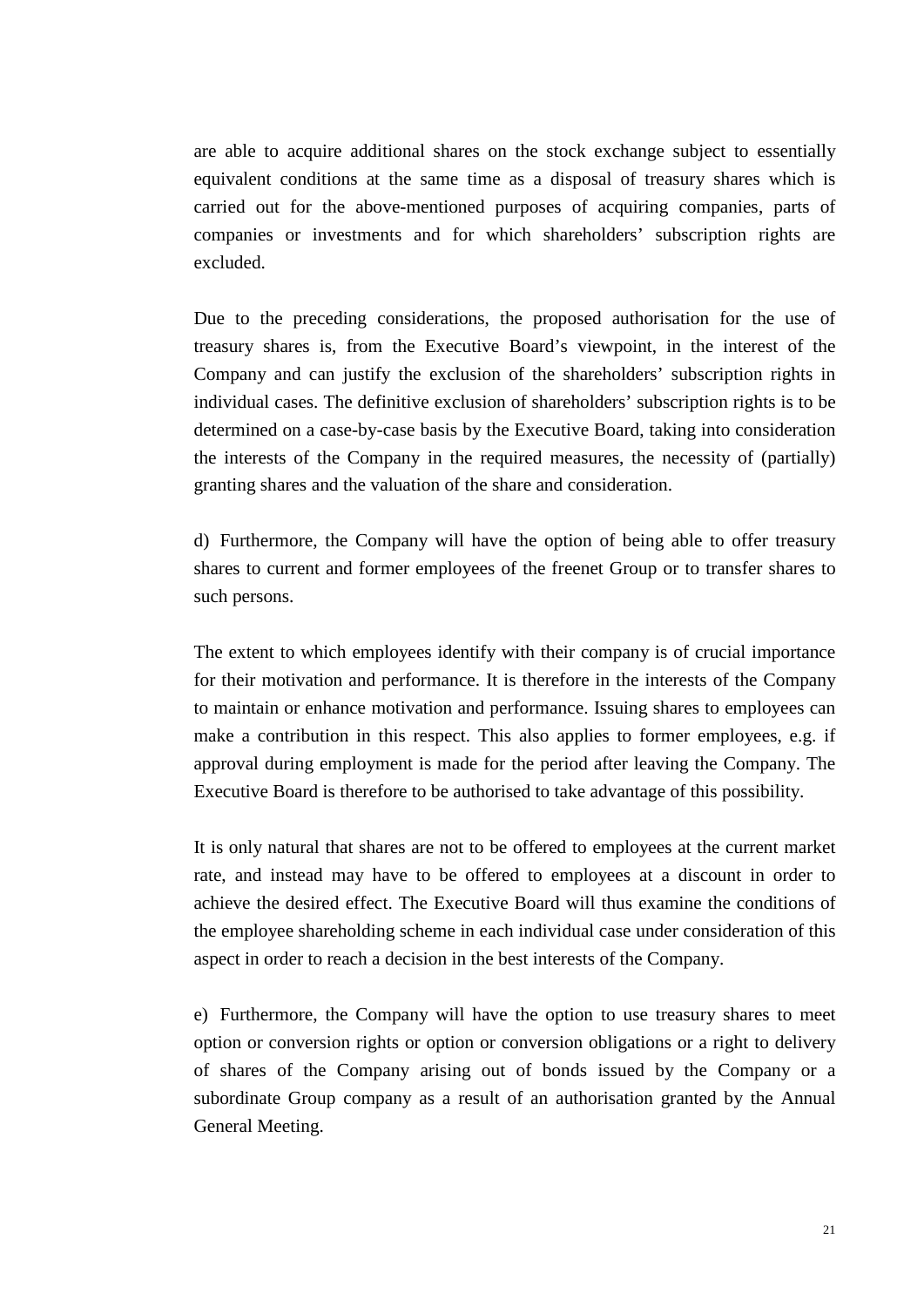The proposed resolution does not create any new or further authorisations to issue bonds. It merely serves to enable the Company to serve option or conversion rights or option or conversion obligations or rights to delivery of shares of the Company arising out of other authorisations granted by the Annual General Meeting with treasury shares instead of having to make use of the contingent capital otherwise set aside, if this individual case is in the interests of the Company in the view of the Executive Board. Option or conversion rights or option or conversion obligations or rights to delivery of shares that may be served by treasury shares as a result of the proposed authorisation, are based on (i) bonds that will be issued in the future on the basis of the proposed resolution on the authorisation to issue option and/or convertible bonds in the Annual General Meeting of 13 May 2014, and on (ii) bonds that will be issued on the basis of a future authorisation granted by the Annual General Meeting.

## **2. Report by the Executive Board regarding Agenda item 7 pursuant to Sections 71 para. 1 no. 8 and 186 para. 4 sentence 2 AktG**

By way of addition to the recommended authorisation under Agenda item 6, the Executive Board has also issued a written report in accordance with Section 71 para. 1 no. 8 in conjunction with Section 186 para. 4 sentence 2 AktG on the proposed resolution under Agenda item 7, the text of which is subsequently disclosed in full:

In addition to the recommended options under Agenda item 6 for the purchase of treasury shares, the Company is also to be authorised to purchase treasury shares through the use of specific equity derivatives. This should not result in an increase in the maximum volume of shares which is permitted to be purchased; it should only provide other alternative ways of acquiring treasury shares. These additional alternatives increase the Company's options to structure its acquisition of treasury shares in a flexible manner.

For the Company, it may be advantageous to acquire call options, sell put options or acquire freenet shares using a combination of put and call options or other equity derivatives, instead of directly acquiring shares of the Company. These courses of action are limited right from the very beginning to 5 per cent of the share capital existing at the time at which the resolution of the Annual General Meeting is adopted or – if lower – the share capital existing at the time when the current authorisation is exercised. The term of the options must not exceed 18 months and, moreover, must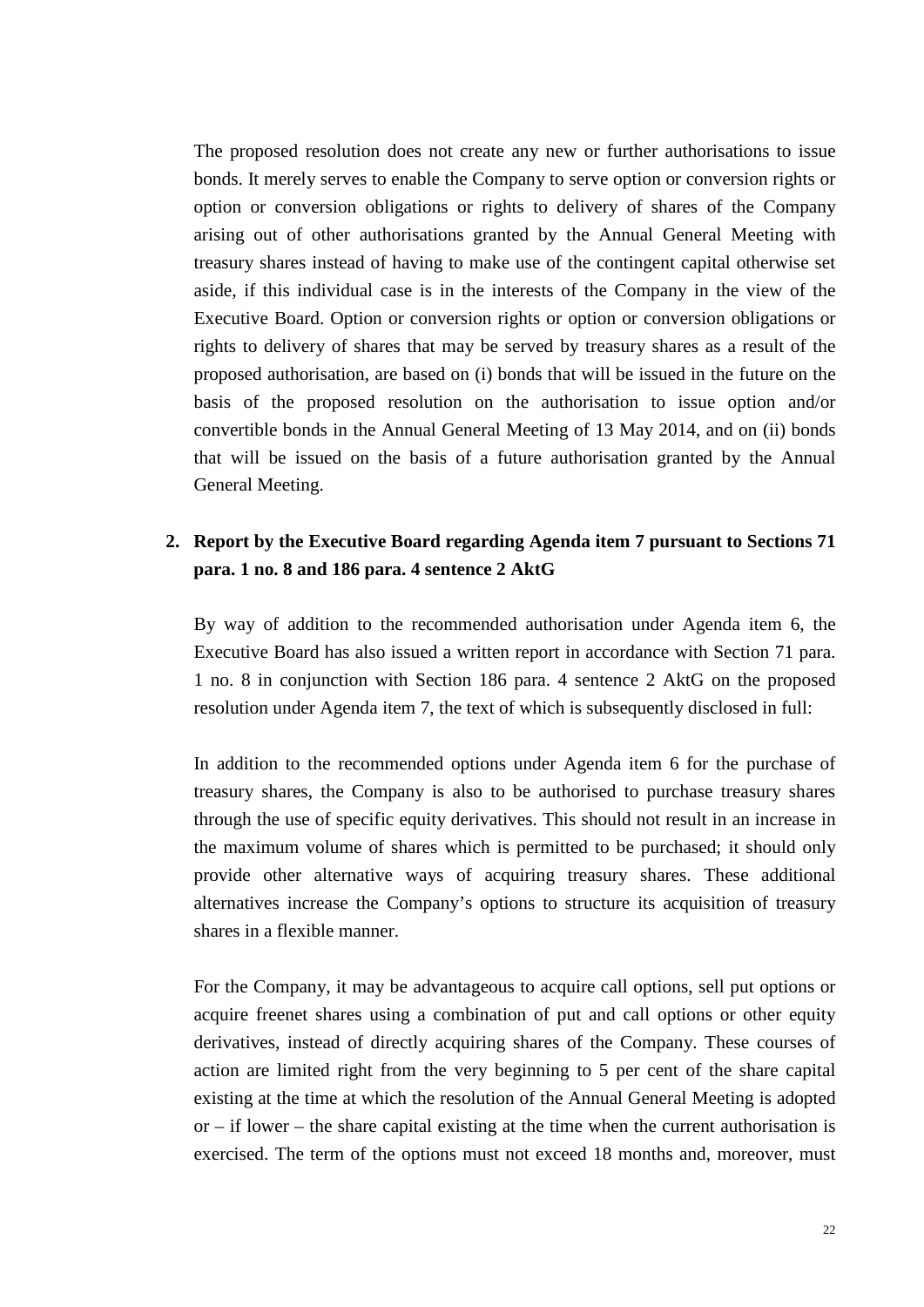be selected in such a way that shares are acquired through exercising options before 12 May 2019. This arrangement ensures that, after the expiry of the authorisation to acquire treasury shares which is valid until 12 May 2019, the Company does not acquire any treasury shares – subject to a new authorisation.

If a call option is agreed, the Company receives the right, in return for the payment of an option premium, to purchase a predefined number of freenet shares for a defined price (exercise price) from the respective seller of the option (option writer) within a specific period of time or at a specific point in time. From the point of view of the Company, it makes sense for the call option to be exercised if the price of freenet shares is higher than the exercise price, as it is then able to purchase the shares more cheaply from the option writer than on the market. The same also applies when a portfolio of shares is acquired when exercising the option, which could only have been acquired at greater expense elsewhere. Moreover, this arrangement has a positive impact on the Company's liquidity because the exercise price for the shares has only to be paid at the point in time when the call option is exercised. In certain cases, these aspects may justify the Company using call options for the planned acquisition of treasury shares. The option premium must be determined on the basis of arm's length conditions, i.e. taking account of various factors including the exercise price, the term of the option and the volatility of freenet shares – essentially corresponding to the value of the call option.

By taking out put options, the Company grants the holder of the put option the right to sell shares of the Company to the Company for a price determined in the put option (exercise price) within a specific period of time or at a specific point in time. In return for the obligation to purchase treasury shares in accordance with the terms of the put option, the Company receives an option premium which again is determined on the basis of arm's length conditions, i.e. on the basis of various factors, including the exercise price, the term of the option and the volatility of freenet shares – essentially corresponding to the value of the put option. For the holder of the option, it only makes financial sense for the put option to be exercised if the price of freenet shares is lower than the exercise price at the point in time when the option is exercised because they are then able to sell the shares to the Company for a price which is higher than that which can be achieved on the market; in turn, the Company can protect itself on the market against too high a risk resulting from the share price. The arrangement for buying back shares by way of using put options provides the Company with the advantage of being able to define a specific exercise price at the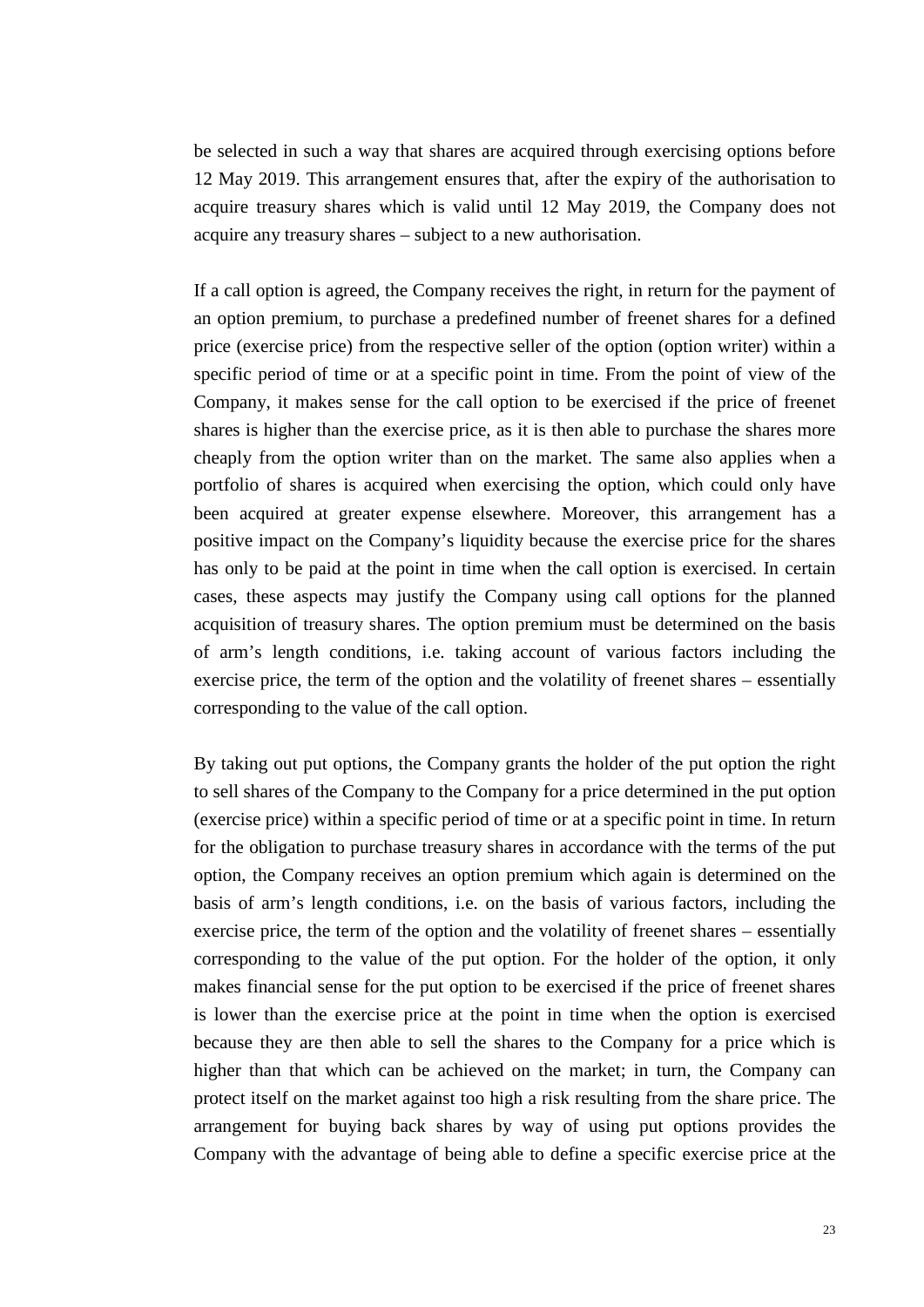point at which the option is taken out, whereas the liquidity outflow takes place only on the exercise day. From the point of view of the Company, the consideration payable for acquiring the shares here is reduced by the option premium which has already been received. If the holder of the option fails to exercise the option, particularly because the share price is higher than the exercise price on the exercise day or during the exercise period, the Company does not acquire any treasury shares in this way; however, it collects the option premium.

When put options are used, the price to be paid by the Company for the freenet shares is the exercise price which is determined in each case (excluding ancillary purchase costs but including the option premium received). This exercise price can be higher or lower than the market price of the freenet shares on the day on which the put option is concluded and on the day on which the shares are acquired as a result of the put option being exercised. However, it must not exceed by more than 10 per cent, nor fall short of by more than 20 per cent, the stock market share price of the Company determined by initial auction in electronic trading on the Frankfurt Stock Exchange on the date of concluding the corresponding option transaction. The price to be paid by the Company for the shares is the respective exercise price in the case of call options being used. This exercise price can be higher or lower than the market price of the freenet shares on the day on which the call option is concluded and on the day on which the shares are acquired as a result of the call option being exercised. However, it must not exceed by more than 10 per cent, nor fall short of by more than 10 per cent the average closing price of the Company's share in electronic trading on the Frankfurt Stock Exchange on the last three market trading days before exercising the call option. This does not include ancillary purchase costs and the option premium.

The Company can also arrange equity derivatives which provide for shares to be delivered at a discount to a weighted average price.

The arrangement involving the obligation to agree options and other equity derivatives with only one or more credit institution(s) or equivalent company(ies) and thus to ensure that the options and other equity derivatives are serviced only with shares which have been acquired in accordance with the principle of providing equal treatment to all shareholders prevents a situation in which shareholders are disadvantaged when acquiring treasury shares by means of using equity derivatives. In accordance with the legal provisions in Section 71 para. 1 no. 8 AktG, it is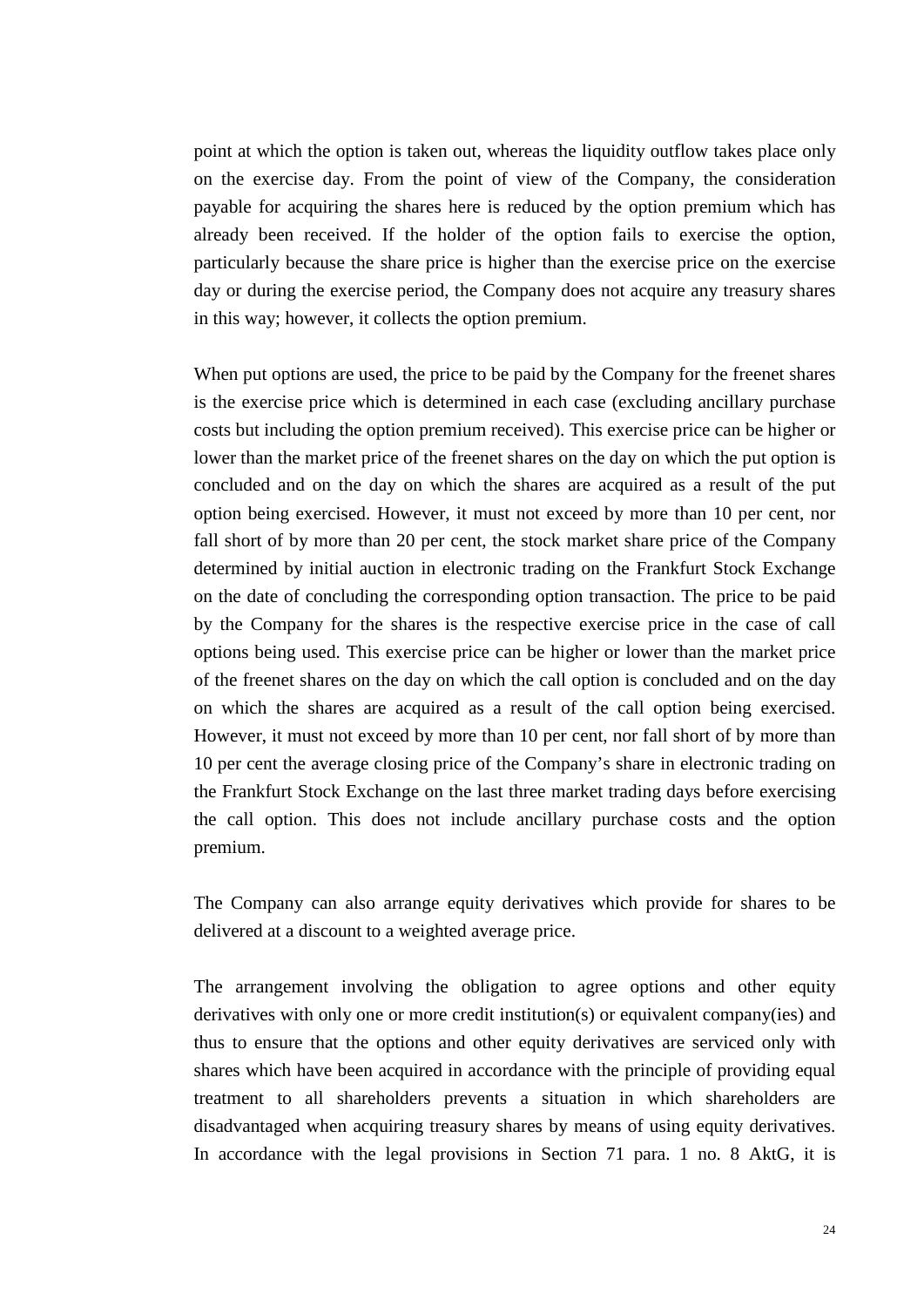sufficient to satisfy the requirements of providing equal treatment for all shareholders if the shares are acquired on the stock exchange at the current market price of freenet shares at the time at which the shares are acquired on the stock exchange. Given that the price for the option (option price) is determined on an arm's length basis, the shareholders who do not participate in the option transactions also do not suffer any financial disadvantage. On the other hand, the possibility of arranging equity derivatives means that the Company is able to utilise market opportunities which become available at short notice and to conclude corresponding option transactions or other equity derivatives. Any right of shareholders to conclude such options and other equity derivatives with the Company is excluded, as is any option to sell of the shareholders. This exclusion is necessary in order to permit the use of equity derivatives as part of the process of buying back treasury shares and to achieve the corresponding advantages for the Company. It would not be feasible for corresponding equity derivatives to be concluded with all shareholders.

The Executive Board accordingly considers that there is justification for the authorisation to not grant or to restrict shareholders' rights to conclude such equity derivatives with the Company or any options to sell of the shareholders after taking account of the interests of the shareholders and the interests of the Company in view of the advantages which may accrue to the Company as a result of using call options, put options, a combination of call and put options or other equity derivatives.

With regard to the use of the treasury shares acquired as a result of equity derivatives, there are no differences with respect to the possibilities proposed in Agenda item 6. With regard to the justification for the exclusion of shareholders' subscription rights in relation to the use of the shares, please refer to the report of the Executive Board on Agenda item 6.

## **3. Report by the Executive Board regarding Agenda item 8 pursuant to Sections 221 para. 4 sentence 2 and 186 para. 4 sentence 2 AktG**

In Agenda item 8, the Executive Board and Supervisory Board propose to cancel the existing authorisation to issue bonds, which was not exercised, and to cancel the contingent capital 2009, and to pass a resolution on a new authorisation to issue option and/or convertible bonds and a new contingent capital, and to amend the Articles of Association accordingly.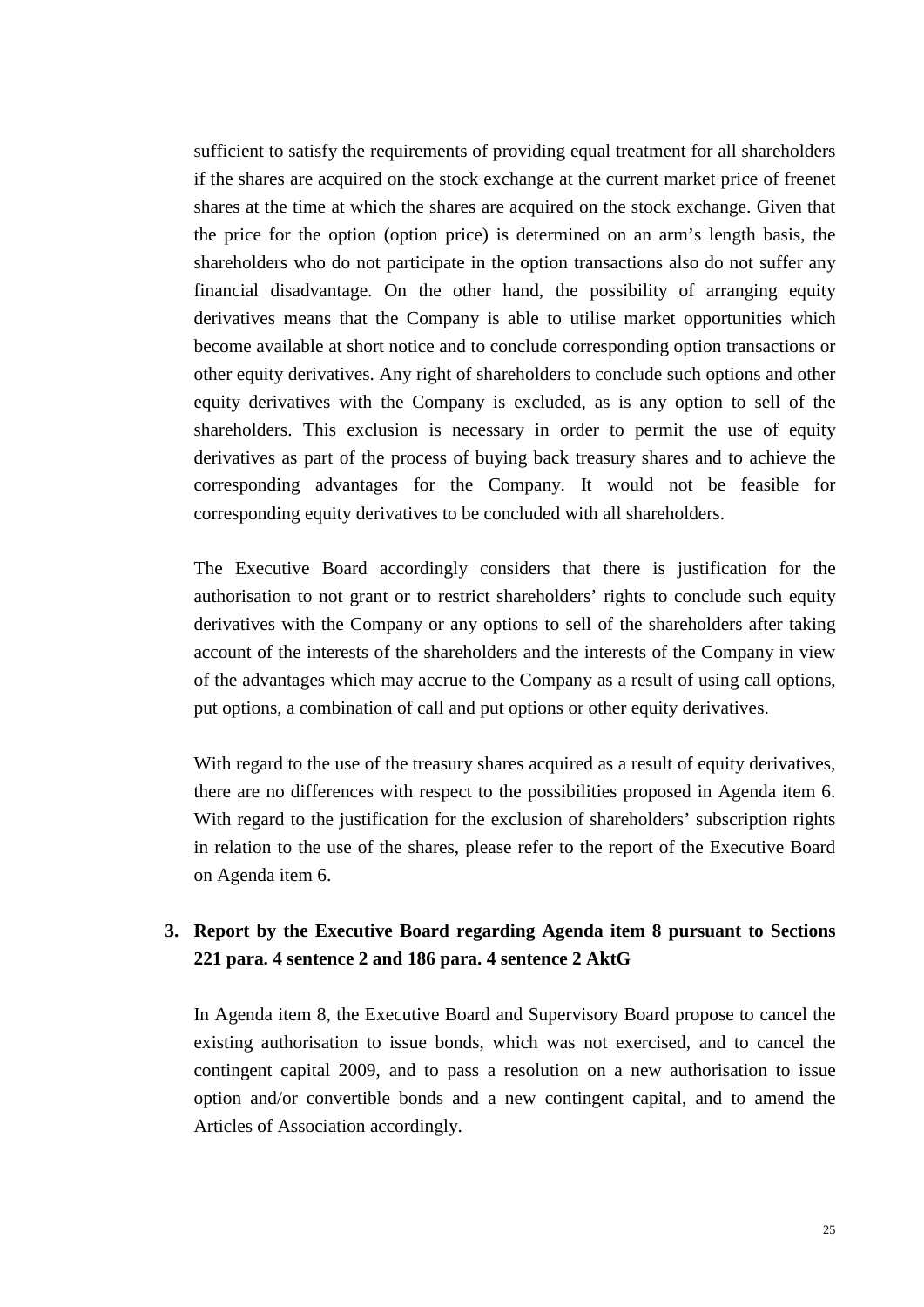The Executive Board has issued a written report on the authorisation to exclude subscription rights as part of the newly proposed authorisation pursuant to Sections 221 para. 4 sentence 2 and 186 para. 4 sentence 2 AktG, the text of which is subsequently discussed in full:

In addition to the traditional methods of raising borrowed and equity capital, the possibility of issuing bonds in the form of convertible and/or option bonds provides the Company with the possibility of using attractive alternative financing arrangements on the capital market, depending on the market situation, and thus also to repay any existing borrowed capital. For the above reasons, a proposal will be submitted to the Annual General Meeting to create an authorisation for issuing such bonds.

The issue of bonds permits the Company to raise borrowed capital which, depending on the terms of the bond, can be classified as shareholders' equity or equivalent to shareholders' equity for rating purposes and also for accounting purposes. The individual conversion and option premiums as well as recognition against equity benefit the Company's capital base. The additional possibilities, which provide not only for the granting of conversion or option rights but also the definition of conversion obligations, or a right to delivery of shares, or a combination of convertible bonds and option bonds, extend the scope for the form of these financing instruments. The authorisation also enables the Company to place the bonds itself or via its direct or indirect subsidiaries.

Shareholders generally have subscription rights; these can also be granted in the form of indirect subscription rights. However, it should be possible for these subscription rights to be excluded under the following conditions:

The Executive Board is to be authorised to exclude the shareholders' subscription rights in accordance with Section 186 para. 3 sentence 4 AktG, as long as the issue of shares as a result of the conversion or option rights, of rights to delivery of shares or conversion or option obligations is limited to 10 per cent of the Company's share capital. This maximum amount for the simplified exclusion of subscription rights is reduced by the proportionate amount of the share capital which is attributable to those shares or convertible and/or option bonds which have been issued or sold after 13 May 2014 with the exclusion of shareholders' subscription rights in direct or corresponding application of Section 186 para. 3 sentence 4 AktG. The purpose of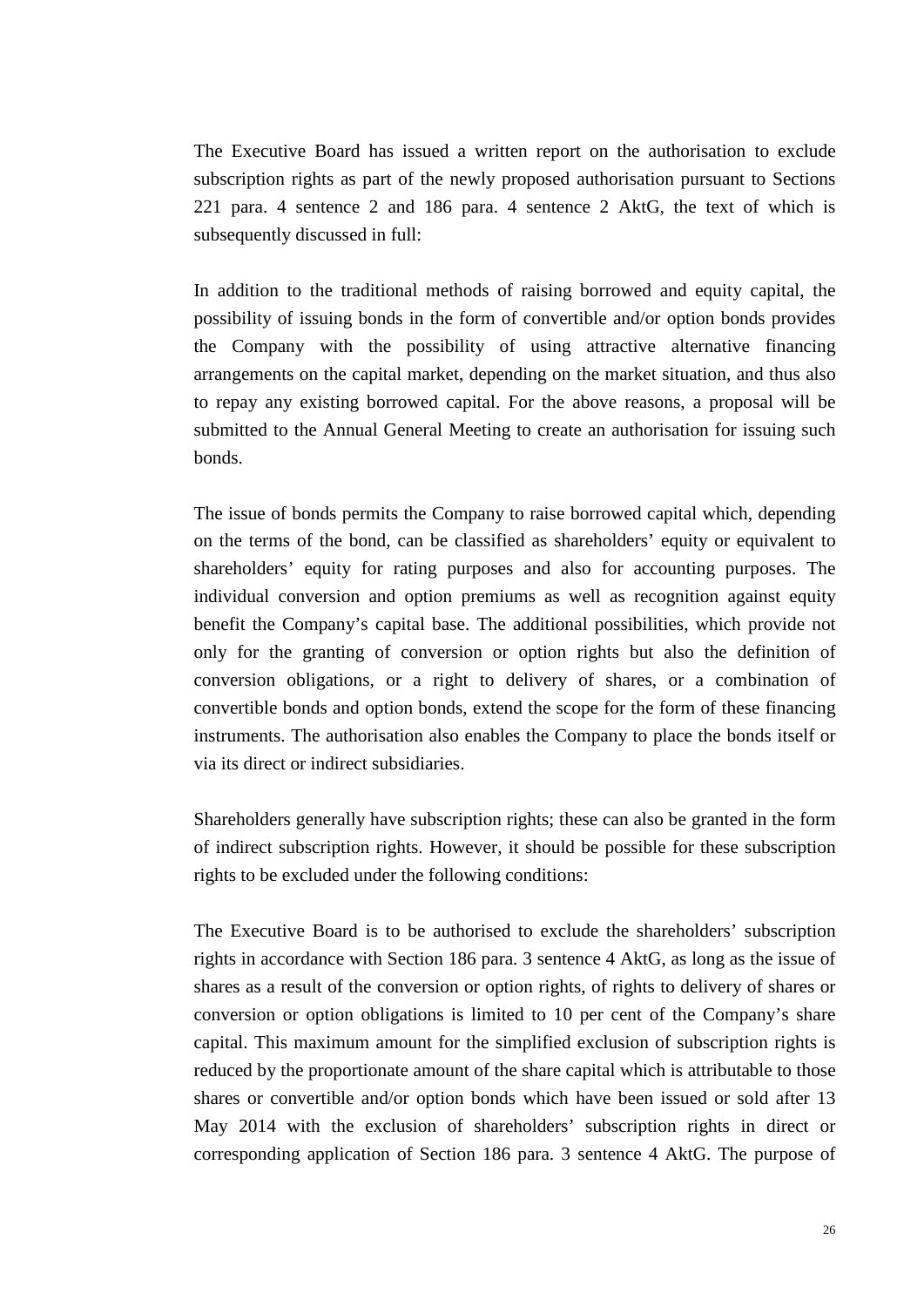this arrangement is to ensure that subject to a new Annual General Meeting, no bonds are issued if such an issue would mean that the shareholders' subscription rights, with the direct or corresponding application of Section 186 para. 3 sentence 4 AktG, would be excluded for a total of more than 10 per cent of the share capital. This further restriction is in the interests of the shareholders who wish to maintain their holding as far as possible in the event of capital measures.

If shareholders' subscription rights are excluded in this way, the corresponding relevance of Section 186 para. 3 sentence 4 AktG means that the issue price of the bond must be fixed at a level which is not significantly lower than the market value. This takes account of the need to protect shareholders against any dilution of their shareholding. In view of the provision in the authorisation specifying that the issue price of the bonds has to be fixed at a level which is not significantly lower than the theoretical market value, the value of a subscription right would fall to virtually zero. In order to comply with this requirement for issuing bonds, the issue price must not be significantly lower than the theoretical market value of the bonds calculated using recognised, and in particular, arithmetical methods. This arrangement ensures that the shareholders are protected against any dilution of their shareholding, and the shareholders do not suffer any financial disadvantage as a result of the exclusion of subscription rights. Shareholders who wish to maintain their stake in the share capital of the Company can do so by way of purchasing further shares on the market.

The possibility of excluding shareholders' subscription rights as described above provides the Company with the flexibility to take advantage of favourable capital market situations at short notice, and the Company is enabled to take advantage of a low level of interest rates or a favourable demand situation for an issue in a flexible manner and at short notice. A crucial aspect in this respect is that, in contrast to an issue involving bonds with subscription rights, the issue price can only be fixed directly before placement, thus avoiding an increased risk of share price changes during a subscription period and maximising the issue proceeds in the interests of all shareholders. In addition, there are further advantages due to the absence of the lead time associated with the subscription rights in terms of the costs of raising funds and also in terms of the placement risk. With a placement for which shareholders' subscription rights have been excluded, the margin which would otherwise be necessary together with the placement risk can be reduced, and the costs of raising funds can be cut accordingly to the benefit of the Company and its shareholders.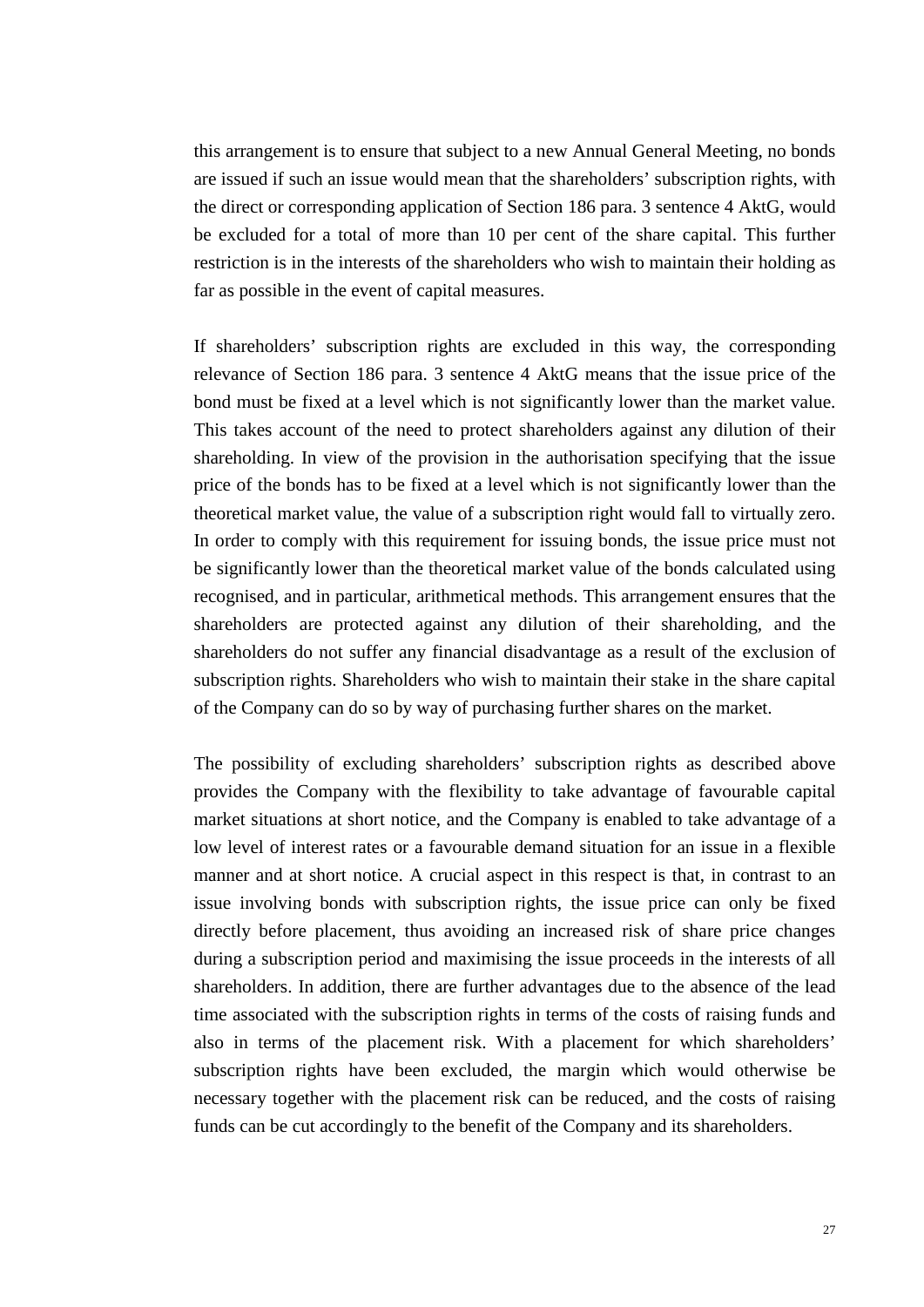The Executive Board is also authorised to exclude residual amounts from the shareholders' subscription rights. Such residual amounts may result from the amount of the particular issue volume and the need to present a practicable subscription ratio. The exclusion of shareholders' subscription rights in these cases facilitates the processing of the issue. The free residual amounts excluded from the shareholders' subscription rights are either sold on the stock exchange or utilised in another way which most benefits the Company.

In addition, the Executive Board is to be provided with the possibility, subject to the approval of the Supervisory Board, of excluding shareholders' subscription rights in order to provide the holders or creditors of conversion and/or option rights or holders or creditors of bonds which have been issued with conversion or option obligations or rights to delivery of shares a subscription right to which they would be entitled after the conversion or option rights have been exercised or after the conversion or option obligations or rights to delivery of shares have been fulfilled. The option and conversion terms generally contain clauses which are designed to protect the holders or creditors of conversion or option rights against dilution. This makes it easier to place these financial instruments on the market. A subscription right for holders or creditors of existing conversion or option rights or option or conversion obligations or the obligation to take over shares provides the opportunity of preventing the conversion or option price from having to be reduced for the holders or creditors in the event of the authorisation being utilised. This arrangement guarantees a higher issue price for the shares to be issued as a result of the option being exercised or the conversion terms being fulfilled. Given that this arrangement facilitates the placement of the issue, the exclusion of shareholders' subscription rights is in the interests of the shareholders with regard to an optimum finance structure of their company.

If the proposed authorisation is utilised, the Executive Board will submit a corresponding report during the Annual General Meeting.

## **DOCUMENTATION FOR THE ANNUAL GENERAL MEETING; PUBLICATIONS ON THE COMPANY'S WEBSITE**

The approved consolidated financial statements and Group management report, the adopted annual financial statements and management report of freenet AG for the 2013 financial year, the explanatory report of the Executive Board regarding the disclosures in accordance with Sections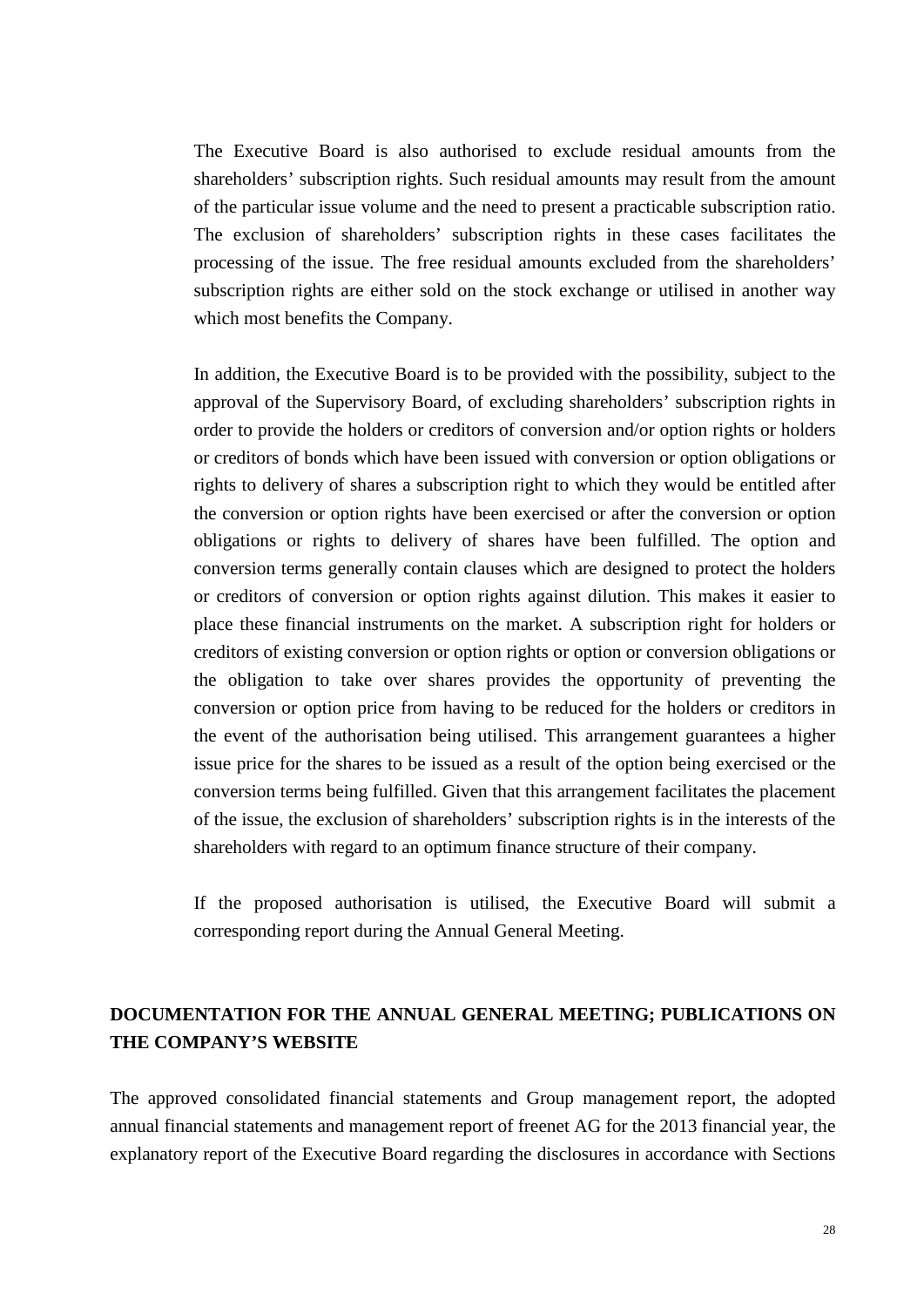289 paras. 4 and 5 and 315 para. 4 HGB, the Supervisory Board report for the 2013 financial year and the proposal from the Executive Board for appropriation of net profit are accessible, from the time of the announcement of convening of the Annual General Meeting up until the closure of the Annual General Meeting, on our Company's website [http://www.freenet](http://www.freenet-group.de/investor/annual-general-meeting/201)[group.de/investor/annual-general-meeting/2014](http://www.freenet-group.de/investor/annual-general-meeting/201). Moreover, the documents will be available at the Annual General Meeting of freenet AG.

Furthermore, all of the aforementioned documents will be available to read at the business premises of the Company (Hollerstrasse 126, 24782 Büdelsdorf; Deelbögenkamp 4c, 22297 Hamburg) from the date of convocation of the Annual General Meeting. A copy of these documents will be sent promptly and free of charge to each shareholder on request.

The additional information and documents mentioned in Section 124a AktG are also accessible on the Company's website [http://www.freenet-group.de/investor/annual-general-meeting/2014](http://www.freenet-group.de/investor-relations/hauptversammlung/2013) effective from the date of convocation of the Annual General Meeting.

### **TOTAL NUMBER OF SHARES AND VOTING RIGHTS**

On the date of convocation of the Annual General Meeting, the Company's share capital amounts to EUR 128,061,016, divided into 128,061,016 registered no-par-value bearer shares (shares), each of which carrying one vote. The total number of shares with voting rights of freenet AG as defined by Section 30b para. 1 no. 1 of the German Securities Trading Act (WpHG) is 128,061,016 on the date of convocation of the Annual General Meeting.

\*\*\*

# **PREREQUISITES FOR ATTENDING THE ANNUAL GENERAL MEETING AND EXERCISING VOTING RIGHTS**

#### *Entry in the share register and registration*

Shareholders of the Company are only those who are entered in the share register. As a result, only such shareholders as are included in the share register on the date of the Annual General Meeting and who moreover have registered in good time shall be entitled to attend the Annual General Meeting and to exercise their right to vote. Registration must reach the Company at the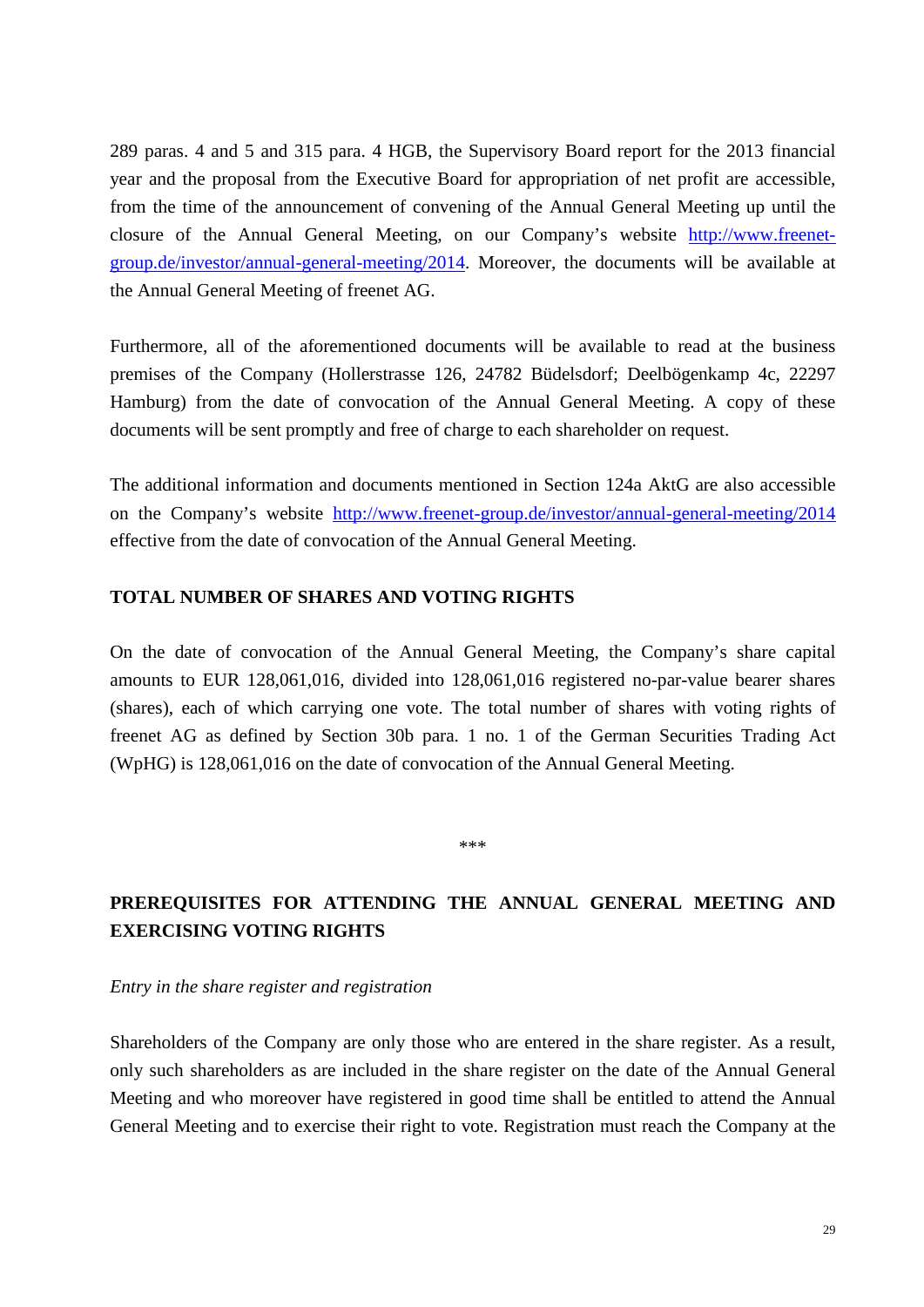following address at the latest by the end of 6 May 2014 (midnight Central European Summer Time):

Annual General Meeting freenet AG c/o ADEUS Aktienregister-Service-GmbH Postfach 57 03 64 22772 Hamburg Germany

Fax: +49 (0)69 256 27049 Email: hv-2014@freenet.ag

Following the punctual receipt of registration, shareholders will be sent admission tickets for the Annual General Meeting. Unlike registration, the admission ticket is not a prerequisite for participating; it is only used to simplify the process of admission to the Annual General Meeting.

### *Free availability and technical record date deadline*

Shares are not blocked by registration for the Annual General Meeting. Shareholders hold the right of free disposal of their shares, even after registration has been conducted. In respect of the right of attendance and voting, only the stock of shares entered in the share register on the date of the Annual General Meeting shall be authoritative. This will correspond to the stock received by the Company by the last day of registration on the basis of transfer applications. Applications for transfer which reach the company between 7 May 2014 and 13 May 2014 will only be processed and accounted for on 13 May 2014 and take effect after the Annual General Meeting. The technical record date deadline is therefore 6 May 2014, midnight (CET).

\*\*\*

#### **PROCEDURE FOR VOTING BY PROXY**

Shareholders may appoint a credit institution, a shareholders' association or another person of their choice to exercise their voting rights. It is sufficient to appoint a proxy in writing, as well as to revoke or prove this, unless the law requires a more stringent form; Section 135 AktG remains unaffected. To the extent that the proxy is granted to a credit institution, a shareholders' association or an equivalent person, institution or company as per Section 135 para. 8, Section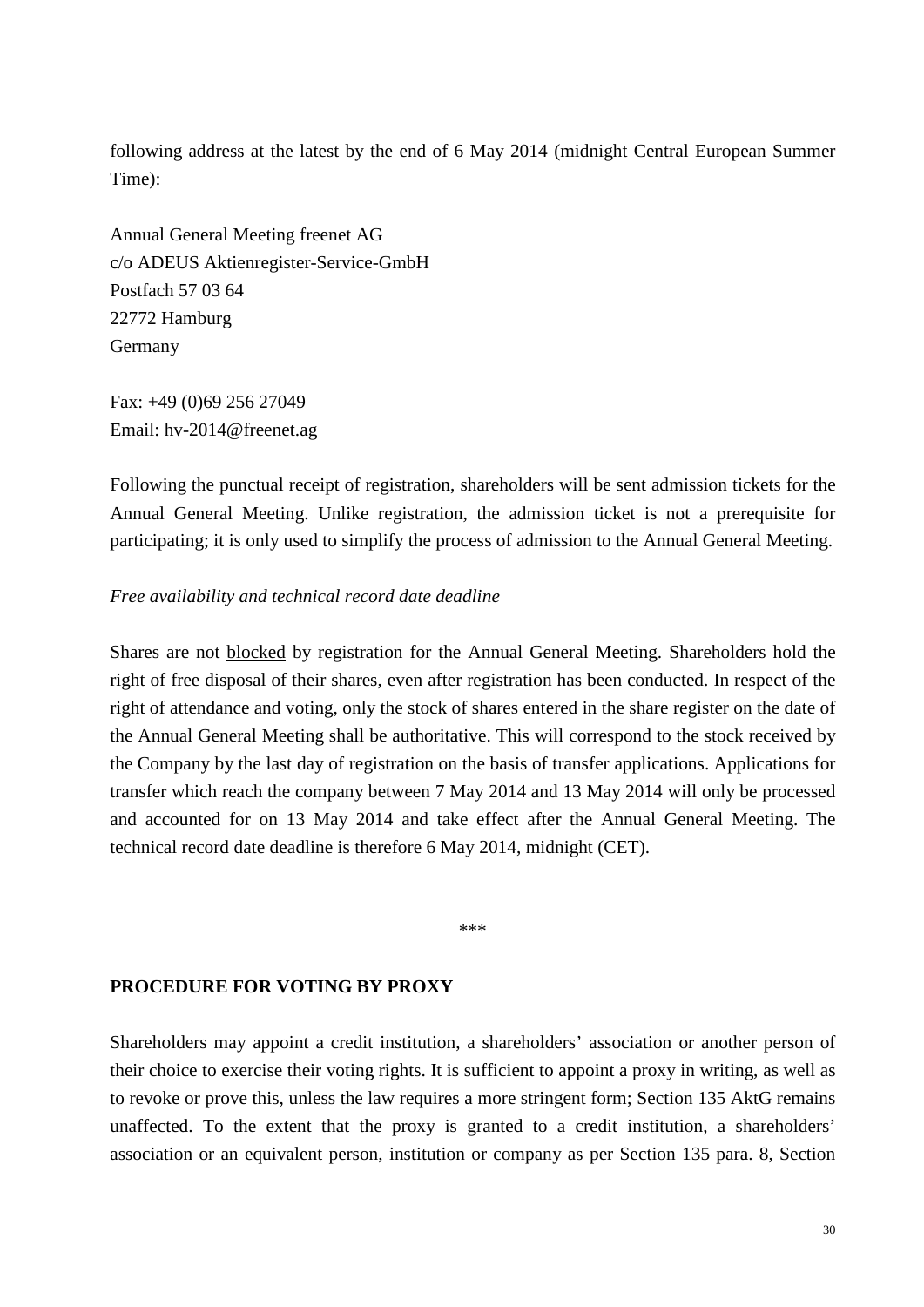135 para. 10 and Section 5 AktG, the requirements of the proxy in the absence of any special provisions in the Articles of Association are governed by the statutory provisions in Section 135 AktG, which states that the proxy must be established in a provable form and in accordance with the characteristics of the respective proxy, which may be enquired by addressing the proxy.

Credit institutions, shareholders' associations and equivalent persons, institutions or companies as per Section 135 para. 8, Section 135 para. 10 and Section 125 para. 5 AktG are only allowed to exercise voting rights for shares that they do not own but for which they are listed as a holder in the share register with the authorisation of the shareholder for which the provisions relating to proxies apply accordingly.

As a service to our shareholders entitled to participate, we continue to offer the opportunity for them to be represented at the Annual General Meeting by a voting representative appointed by the company. For this purpose, the voting representative must be given power of attorney and instructions on exercising the voting right; however, no other shareholder rights may be exercised by the voting representative. The voting representative is under obligation to vote as instructed. It must be considered, however, that the voting representative may not receive instructions on procedural requests or on requests or proposed candidates made for the first time during the Annual General Meeting either before or during the Annual General Meeting. They may exercise the voting right only in respect of agenda items for which they have received instructions from the shareholders.

The power of attorney and instructions given to the voting representative appointed by the company must reach the following address by midnight Central European Summer Time on 12 May 2014, in written form, by fax, by email or otherwise in text form:

Annual General Meeting freenet AG c/o ADEUS Aktienregister-Service-GmbH Postfach 57 03 64 22772 Hamburg Germany

Fax: +49 (0)69 256 27049 Email: hv-2014@freenet.ag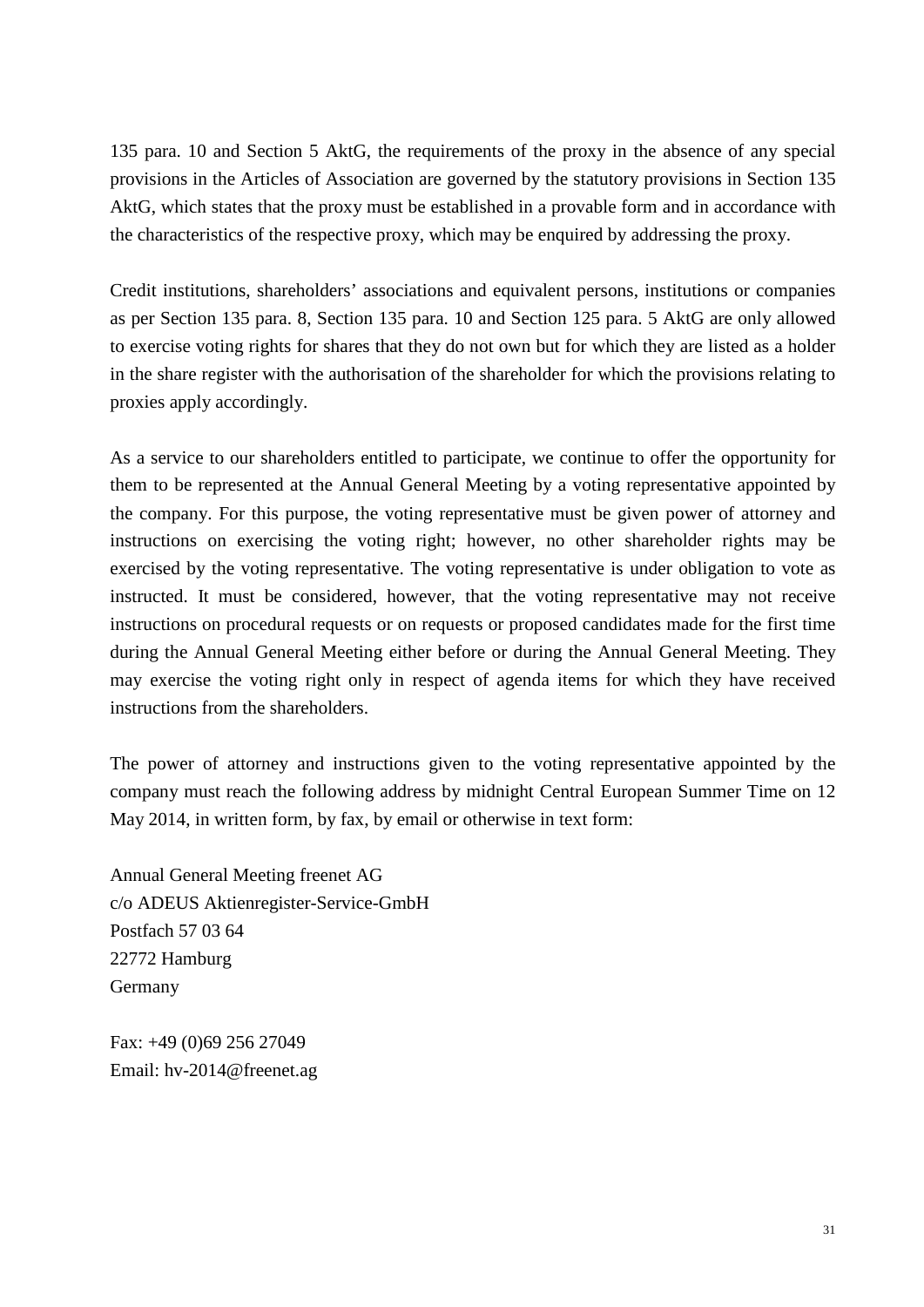The power of attorney and instructions can be recalled or changed in writing using the aforementioned methods until midnight Central European Summer Time on 12 May 2014 (date of receipt).

Shareholders who want to issue a power of attorney to a person of their choice, a credit institution, a shareholders' association or other equivalent persons, institutions or companies according to Section 135 para. 8, Section 135 para. 10 and Section 125 para. 5 AktG or the voting representatives appointed by the company must be themselves authorised to participate in the Annual General Meeting. They must therefore be entered in the share register on the day of the Annual General Meeting and apply for participation in due time. The admission ticket includes a form that can be used for the power of attorney.

Proof of the appointment of a proxy can be sent to the company until midnight Central European Summer Time on 12 May 2014 by email to: [hv-2014@freenet.ag.](mailto:hv-2014@freenet.ag) Proof of the appointment of a proxy can also be demonstrated by presenting the power of attorney when the proxy appears in person.

Shareholders shall still be able to exercise their rights in person at the Annual General Meeting even after appointing a proxy. Attending the Annual General Meeting in person revokes any previously granted power of attorney.

If a shareholder appoints more than one person, the Company may reject one or more them.

Shareholders will also receive the details of attendance at the Annual General Meeting and concerning the issuance of powers of attorney and instructions together with the admission ticket.

### **PROCEDURE FOR VOTING BY POSTAL VOTE**

Shareholders entered in the share register can also vote in writing or through electronic channels without attending the Annual General Meeting (postal vote).

Only shareholders entered in the share register and who registered in time with Company to attend the Annual General Meeting (see section above entitled 'Entry in share register and registration') shall be eligible to cast their vote by postal vote in accordance with Article 13 para. 1 of the Articles of Association of the Company.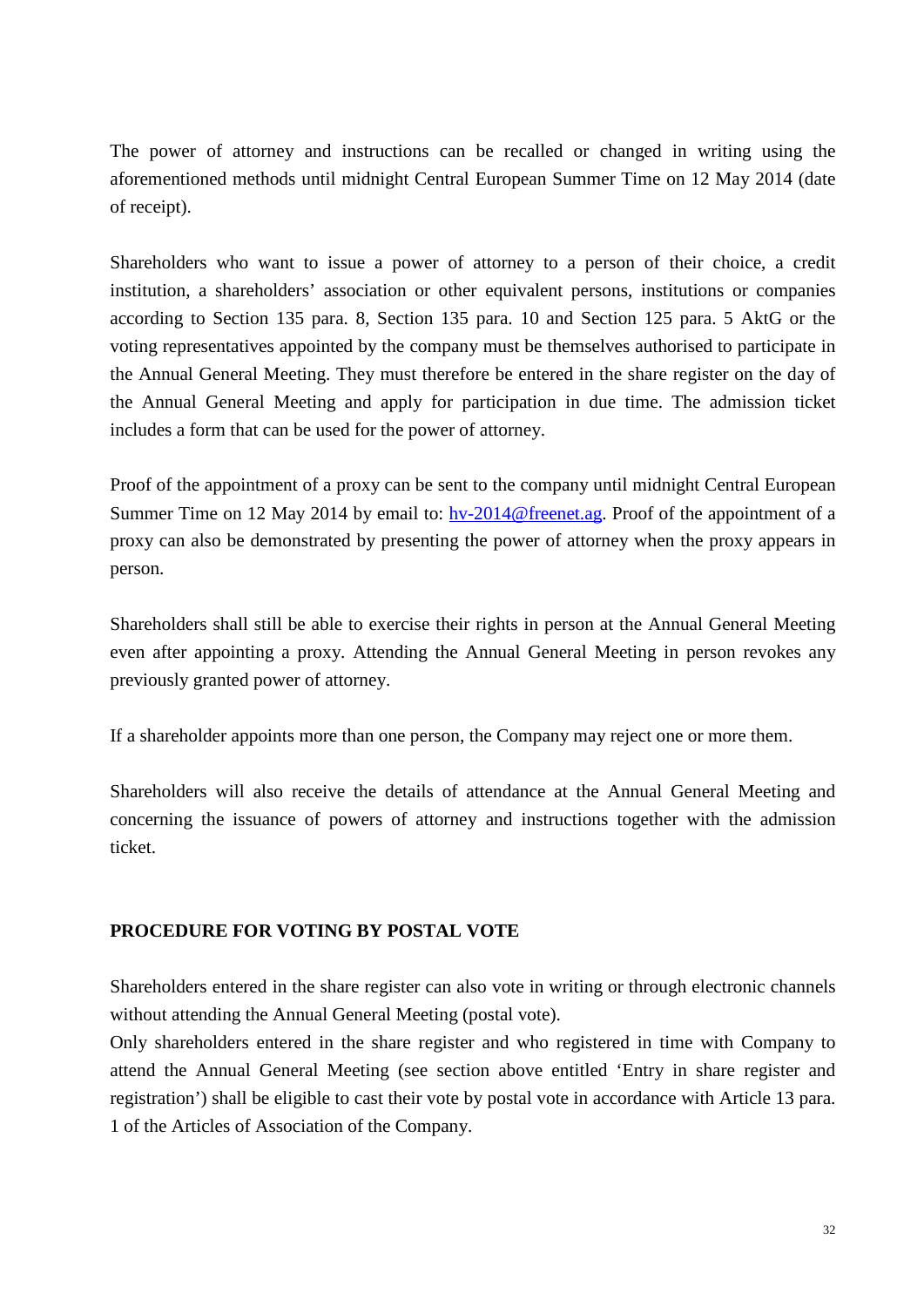Postal votes can be sent and revoked in writing, by fax or by email to the following address:

Annual General Meeting freenet AG c/o ADEUS Aktienregister-Service-GmbH Postfach 57 03 64 22772 Hamburg Germany

Fax: +49 (0)69 256 27049 Email: hv-2014@freenet.ag

If a shareholder would like to attend the Annual General Meeting in person or through a proxy and represent the shares concerned despite having already cast their vote by postal vote, this is possible but will count as a revocation of the vote cast by postal vote for the shares concerned.

\*\*\*

### **PETITIONS, NOMINATIONS, DISCLOSURE RIGHTS**

*Supplementary petitions to the Agenda (pursuant to Section 122 para. 2 AktG)*

Shareholders entered in the share register and whose shares together amount to the proportionate sum of EUR 500,000 may require that items be placed on the Agenda and published in the Federal Gazette and on the Internet at [http://www.freenet-group.de/investor/annual-general](http://www.freenet-group.de/investor/annual-general-meeting/2014)[meeting/2014.](http://www.freenet-group.de/investor/annual-general-meeting/2014) Each new petition must be accompanied by grounds or a proposed resolution. Such a request must be submitted in writing to the Company by midnight Central European Summer Time on 12 April 2014 to the following address:

freenet AG The Executive Board HV Management Hollerstrasse 126 24782 Büdelsdorf Germany

or be emailed to the following address together with the name of the applicant and a qualified electronic signature: hv-2014@freenet.ag. Parties presenting petitions have to prove that they are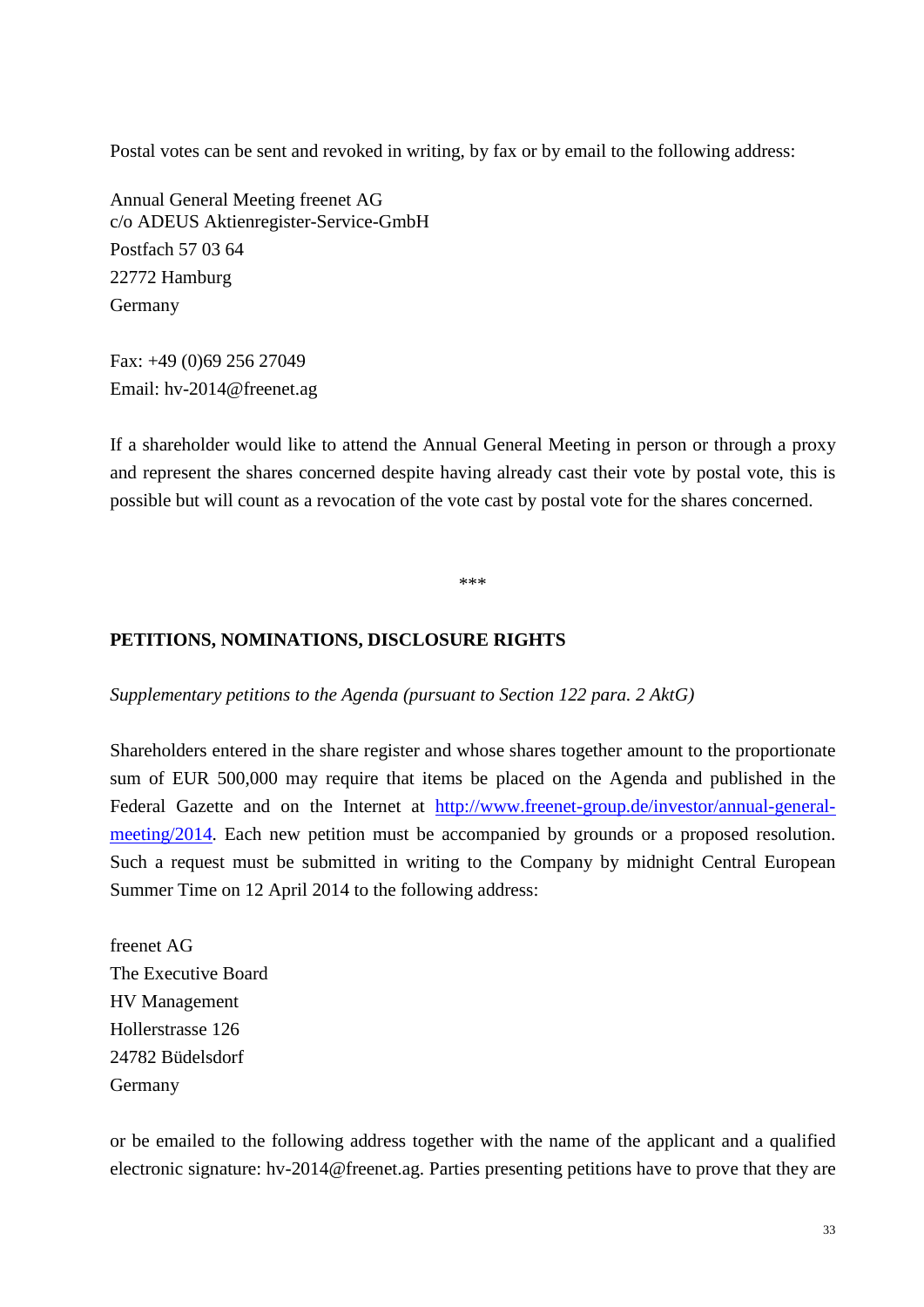the holders of an adequate number of shares for the duration of the minimum possession period of three months required by law (Section 122 para. 2, Section 122 para. 1 sentence 3, Section 142 para. 2 sentence 2 and Section 70 AktG) and hold them up until the time of decision-making concerning the petition.

### *Counter-petitions and nominations by shareholders (Section 126 para. 1 and Section 127 AktG)*

Counter-petitions from shareholders who are entered in the share register concerning specific Agenda items, and proposals of such shareholders for the appointment of the auditor will be published, including the shareholder's name, statement of grounds and any comment from administration, online at [http://www.freenet-group.de/investor/annual-general-meeting/2014,](http://www.freenet-group.de/investor/annual-general-meeting/2014) provided that the following requirements are fulfilled:

Any counter-petitions concerning a proposal from the Executive Board and/or the Supervisory Board concerning any given Agenda item and any voting proposals must reach the Company by midnight Central European Summer Time on 28 April 2014. They are to be addressed exclusively to:

freenet AG The Executive Board HV Management Hollerstrasse 126 24782 Büdelsdorf Germany

Fax: +49 (0)4331 434 4555 Email: hv-2014@freenet.ag

No petitions bearing a different address or arriving late can be considered.

The grounds for counter-petitions must be indicated. A counter-petition does not need to be made accessible by the Company if one of the criteria for exclusion as per Section 126 para. 2 AktG is fulfilled. Nor do the grounds have to be made accessible if they total more than 5,000 characters in all.

It is not necessary to indicate grounds for nominations concerning the appointment of the auditor. A nomination does not need to be made accessible by the Company if one of the criteria for exclusion as per Section 127 para. 1 and Section 126 para. 2 AktG is fulfilled. Nominations